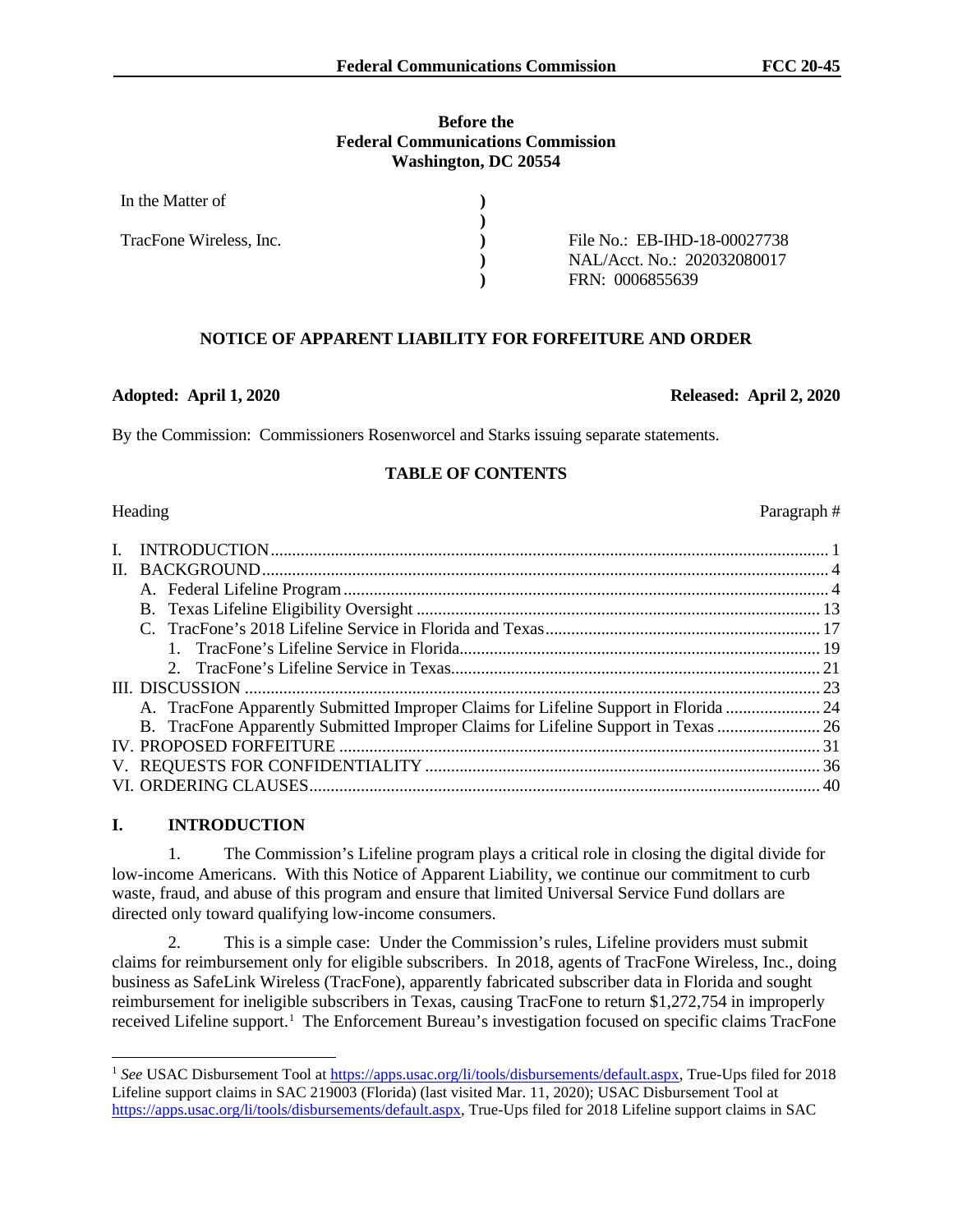made between June and December of 2018 in those two states. As a result of that investigation, we find that TracFone apparently made thousands of improper claims for reimbursement. Specifically, TracFone apparently sought and obtained federal Lifeline support for several hundred improper claims for ineligible subscribers in Florida from June to September 2018 and sought and obtained federal Lifeline support for thousands of improper claims for ineligible subscribers in Texas in every month from June to December 2018.

3. For these apparent violations of the Commission's rules, we propose a \$6,013,000 forfeiture penalty. Based on our review of the facts and circumstances surrounding these apparent violations, we find that this proposed forfeiture penalty appropriately reflects the scope, duration, and seriousness of TracFone's apparent violations.

## **II. BACKGROUND**

## **A. Federal Lifeline Program**

4. The Lifeline program was originally established in 1985 to ensure that low-income consumers had access to affordable, landline telephone service.<sup>2</sup> Today, the Lifeline program provides qualifying low-income consumers discounts on voice or broadband Internet access service, as well as on bundled service, to ensure that all Americans can take advantage of the benefits that voice and broadband Internet access service bring, including being able to connect to jobs, family, education, health care providers, and emergency services.<sup>3</sup>

5. Under the Communications Act of 1934, as amended (Act), a service provider that seeks to participate in the Lifeline program and receive federal universal service support for providing Lifeline service must be designated as an eligible telecommunications carrier (ETC) by either a state commission or the Commission if the ETC is not subject to the state commission's jurisdiction. 4 Once designated, an ETC may receive federal Lifeline support in an amount of up to \$9.25 per month, per subscriber.<sup>5</sup> ETCs are required to pass these discounts along to eligible low-income consumers.<sup>6</sup> Pursuant to section 54.407 of the Commission's rules, in order to receive reimbursement for offering Lifeline service, an ETC must, among other things, certify "as part of each request for reimbursement that it is in compliance with all of the [Commission's] rules"7 for the program.

<sup>449058 (</sup>Texas) (last visited Mar. 11, 2020); *see also* USAC Report on TracFone Florida Reimbursements (Jan. 31, 2020) (on file in File No. EB-IHD-18-00027738); USAC Report on TracFone Texas Reimbursements (Jan. 30, 2020) (on file in File No. EB-IHD-18-00027738).

<sup>2</sup> *See MTS and WATS Market Structure and Amendment of Parts 67 & 69 of the Commission's Rules and Establishment of a Joint Board*, Report and Order, 50 Fed. Reg. 939 (Jan. 8, 1985).

<sup>3</sup> *See* 47 CFR § 54.400(n) ("Voice Telephony services and broadband Internet access services are supported services for the Lifeline program.").

<sup>4</sup> 47 U.S.C. § 254(e) ("[O]nly an eligible telecommunications carrier designated under section 214(e) shall be eligible to receive specific federal universal service support.").

<sup>5</sup> 47 CFR § 54.403(a); *Lifeline and Link Up Reform and Modernization*, WC Docket No. 11-42, Report and Order, 27 FCC Rcd 6656, 6760, para. 241 (2012) (*2012 Lifeline Reform Order*) (noting that the costs of wireless handsets are not supported by Lifeline). An ETC may receive up to an additional \$25 per month if the qualifying low-income consumer resides on Tribal lands. *See* 47 CFR § 54.403(a).

<sup>6</sup> *See* 47 CFR § 54.403(a); *2012 Lifeline Reform Order*, 27 FCC Rcd at 6681, para. 53.

 $747$  CFR  $§$  54.407(d).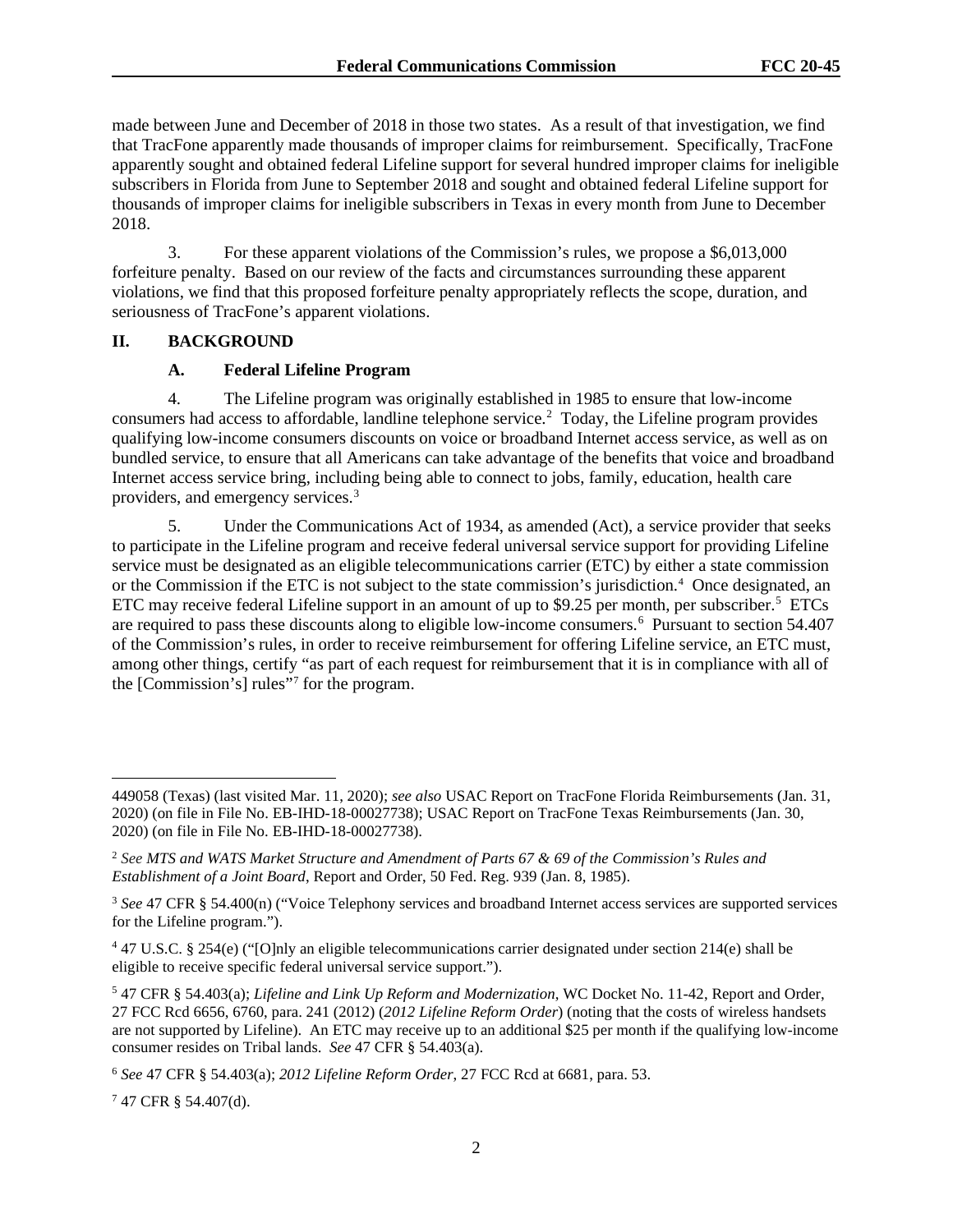6. The Commission's Lifeline rules establish certain requirements that ETCs must fulfill in order to claim and receive federal Lifeline support.<sup>8</sup> Section 54.407(a) of the Commission's rules states that Lifeline support shall be paid to an ETC "based on the number of actual qualifying low-income consumers it serves directly as of the first day of the month."9 And the key elements of our rules prescribing which customers can be claimed by ETCs for reimbursement for providing discounted Lifeline service are the following: (1) disbursements of Lifeline support can only be based on the number of "actual qualifying low-income consumers" served by an ETC as that term is defined in our rules,<sup>10</sup> (2) such qualifying low-income consumers must be served directly by the ETC as of the first day of the month, and (3) such consumers must have been determined to be eligible.<sup>11</sup>

7. ETCs are required to "implement policies and procedures for ensuring that their Lifeline subscribers are eligible to receive Lifeline services."<sup>12</sup> In particular, ETCs must confirm that a consumer is an actual "qualifying low-income consumer" meeting the eligibility criteria set forth in section 54.409 of the Commission's rules.13 Section 54.409 requires either a household income at or below 135% of the Federal Poverty Guidelines (income-based eligibility), or that someone in the consumer's household receives benefits from one of the following federal assistance programs (program-based eligibility): Medicaid, Supplemental Nutrition Assistance Program, Supplemental Security Income, Federal Public Housing Assistance, or Veterans and Survivors Pension Benefit.14 To qualify, the consumer "must not already be receiving a Lifeline service" and cannot receive more than one Lifeline-supported service at a time, either individually or within a group of individuals who live together at the same address as one economic unit (defined in our rules as a "household").<sup>15</sup> In other words, the Commission's rules prohibit a consumer from receiving duplicate support.<sup>16</sup> Moreover, pursuant to section 54.410(d) of the rules, ETCs must ensure that a prospective subscriber has certified his/her eligibility to receive Lifeline

<sup>12</sup> 47 CFR § 54.410(a).

<sup>13</sup> 47 CFR § 54.409(c).

14 47 CFR §§ 54.400(a), 54.409.

<sup>15</sup> 47 CFR § 54.409(c).

<sup>8</sup> *See* 47 CFR §§ 54.400–54.422.

<sup>9</sup> 47 CFR § 54.407(a).

<sup>10</sup> *Id.*; *see also* 47 CFR §§ 54.409 (establishing the criteria to constitute a "qualifying low-income consumer"); 54.410(b)–(c) (establishing procedural requirements for determining whether a consumer is a qualifying low-income consumer).

<sup>11</sup> *See* 47 CFR §§ 54.400(a), 54.407(a), 54.409.

<sup>&</sup>lt;sup>16</sup> 47 CFR §§ 54.400(h); 54.409(c). Since 2011, the Commission has addressed potential waste, fraud, and abuse in Lifeline by preventing duplicate payments for multiple Lifeline-supported services to the same individual. *See, e.g.*, *Lifeline and Link Up Reform and Modernization*, WC Docket No. 11-42, Report and Order, 26 FCC Rcd 9022–23, 9026, paras. 1, 7 (2011) (*Lifeline Duplicates Order*) (clarifying that each eligible Lifeline consumer is entitled to only one Lifeline benefit); *Lifeline and Link Up Reform and Modernization*, WC Docket No. 11-42, Order, 28 FCC Rcd 9057 (WCB 2013) (*2013 Lifeline Reform Order*) (codifying the requirement that ETCs verify a Lifeline subscriber's eligibility before activating service); *2012 Lifeline Reform Order*, 27 FCC Rcd at 6662–67, paras. 11– 18, and 6689, para. 74, n.192 (emphasizing the restriction on duplicates and moving the rule from section 54.401(a) to revised section 54.409(c)); *see also Bridging the Digital Divide for Low-Income Consumers, Lifeline and Link Up Reform and Modernization*, WC Docket Nos. 17-287, 11-42, 09-197, Fifth Report and Order, 34 FCC Rcd 10886, 10922-24, paras. 87-91 (2019) (*2019 Lifeline Reform Order*) (adopting enrollment process improvements to assist USAC's efforts to detect improper duplicate addresses among Lifeline subscribers in the NLAD).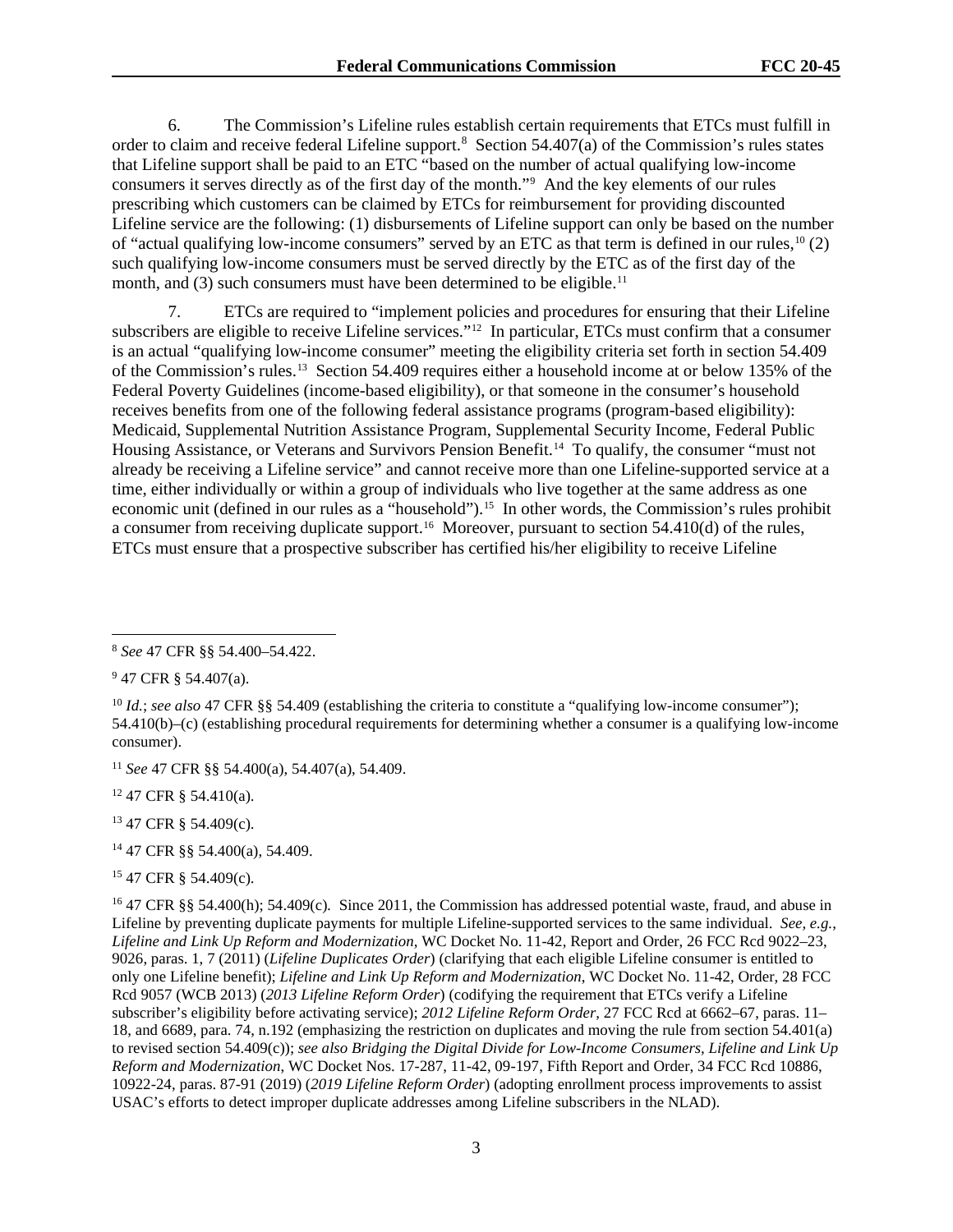service.<sup>17</sup> The Commission's rules strictly prohibit an ETC from seeking reimbursement for a subscriber unless the ETC has confirmed that subscriber's eligibility to receive Lifeline service.<sup>18</sup>

8. As the administrator of the federal universal service programs, including the Lifeline program, the Universal Service Administrative Company (USAC), collects and distributes universal service funds.19 In the *2012 Lifeline Reform Order*, the Commission established the National Lifeline Accountability Database (NLAD), a system used by USAC to receive and process subscriber data and prevent ETCs from enrolling a new subscriber without first confirming that the subscriber's household does not already receive Lifeline service.<sup>20</sup>

9. In states using the NLAD, ETCs submit claims for Lifeline reimbursement to USAC based on subscriber data contained in the NLAD.<sup>21</sup> To promote efficiency and ease of administration of the Lifeline eligibility rules,  $^{22}$  support payments are based on the number of actual qualifying low-income customers being served by an ETC on the "snapshot date" for that month, which is taken on the first of the month and shows the ETC's subscriber count for the prior month.<sup>23</sup> Before the ETC provides this data to USAC, it must review the data to validate the subscribers for which it is requesting reimbursement.<sup>24</sup> Thus, an ETC may only make claims for subscribers actually determined to be eligible, and not for those it knows or should have known are ineligible.

10. In adopting regulations governing the NLAD in the *2012 Lifeline Reform Order*, the Commission recognized that a number of states had developed their own systems to check for ineligible and duplicate Lifeline support and did not want to inhibit those efforts.<sup>25</sup> The Commission therefore provided a mechanism for a state to "opt out" of the NLAD by certifying to the Commission that it has "a comprehensive system in place to prevent duplicative federal Lifeline support that is at least as robust as

<sup>21</sup> *Wireline Competition Bureau Provides Guidance on the Lifeline Reimbursement Payment Process Based on NLAD Data*, Public Notice, 33 FCC Rcd 128 (WCB 2018) (*Reimbursement Process PN*).

<sup>22</sup> *See Lifeline and Link Up Reform and Modernization*, WC Docket No. 11-42, Second Further Notice of Proposed Rulemaking, Order on Reconsideration, Second Report and Order, and Memorandum Opinion and Order, 30 FCC Rcd 7818, 7898, paras. 241-42 (*2015 Lifeline Reform Order*).

<sup>23</sup> *Reimbursement Process PN*, 33 FCC Rcd at 128; 47 CFR § 54.407(a).

<sup>24</sup> *Id.*

<sup>25</sup> *See 2012 Lifeline Reform Order*, 27 FCC Rcd at 6752, para. 221. As the Wireline Competition Bureau recently announced, these systems remained intact as the Lifeline National Eligibility Verifier launched in Texas in December 2019, but with additional validations performed by the National Verifier prior to disbursing funds to the ETCs. *See Wireline Competition Bureau Announces the Next National Lifeline Eligibility Verifier Launch in Three States*, Public Notice, DA 19-1290 (WCB Dec. 18, 2019). During the time period at issue in this Notice of Apparent Liability (*i.e.,* June to December 2018), the National Verifier was not yet operational in Texas or Florida.

<sup>17</sup> 47 CFR § 54.410(d).

<sup>18</sup> *See* 47 CFR §§ 54.410(b)(i), (c)(i).

<sup>19</sup> 47 CFR § 54.702. *See* https://www.usac.org/about/ (last visited Mar. 11, 2020).

<sup>20</sup> *See 2012 Lifeline Reform Order*, 27 FCC Rcd at 6734, para. 179; 47 CFR § 54.404(b) (prescribing steps for ETCs to check the NLAD to determine whether providing a prospective subscriber with a Lifeline benefit would result in duplicative support); *see also Wireline Competition Bureau Clarifies Minimum Requirements for States Seeking to Opt Out of National Lifeline Accountability Database*, Public Notice, 27 FCC Rcd 12321 (WCB 2012).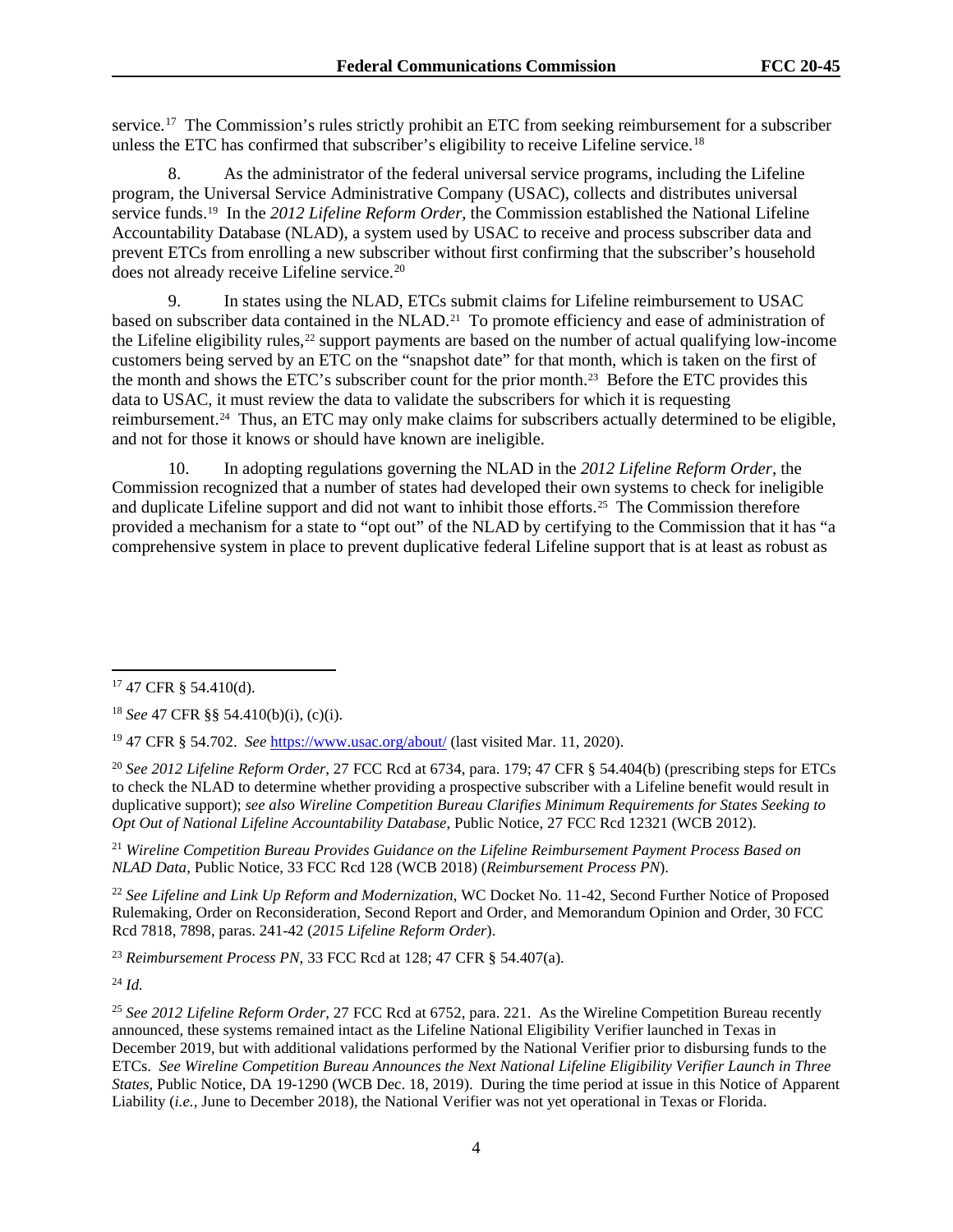the system adopted by the Commission," and that incorporates information from all ETCs receiving Lifeline support within the state. $26$ 

11. In accordance with section 54.410, where a state agency or state Lifeline administrator is responsible for the determination of a subscriber's eligibility, before an ETC may seek Lifeline reimbursement for providing Lifeline-supported service to a customer, it must receive from the state Lifeline administrator or other state agency either: (1) notice that the prospective subscriber meets the income-based eligibility criteria and a copy of the individual's eligibility certification, $27$  or (2) notice that the prospective subscriber meets the program-based eligibility criteria and a copy of the individual's eligibility certification.28 Furthermore, the ETC must securely retain all information and documentation provided by the state Lifeline administrator or other state agency consistent with the Commission's Lifeline recordkeeping requirements in section 54.417.29

12. For ETCs in NLAD opt-out states, either the state or ETC submits to USAC a file containing the required subscriber data.<sup>30</sup> If the state provides the data file to USAC, the ETC is required to review the data file and remove those subscribers from the data file for which it is not requesting reimbursement and provide a reason code to USAC for subscribers who are not being claimed.<sup>31</sup> ETCs in NLAD opt-out states are also required to review and certify the requested reimbursement amount associated with each subscriber.<sup>32</sup>

# **B. Texas Lifeline Eligibility Oversight**

13. The Public Utility Commission of Texas oversees the state system to guard against improper state and federal Lifeline support claims and determine subscriber eligibility.33 Texas opted out of the NLAD by providing the required certification to the Commission and receiving Commission approval.34 In Texas, during the time period covered by this NAL, consistent with the Commission's rules, the state Lifeline administrator had its own comprehensive system in place to determine subscriber eligibility for the federal Lifeline program and its own state Lifeline program.35 Under that system and the Commission's rules, an ETC may only make claims for actual qualifying low-income customers, as

 $27$  47 CFR § 54.410(b)(2).

 $28$  47 CFR § 54.410(c)(2).

<sup>29</sup> 47 CFR §§ 54.410(b)(2)(iii) and (c)(2)(iii).

<sup>30</sup> *See Reimbursement Process PN*, 33 FCC Rcd at 128.

<sup>31</sup> *Id.*

<sup>32</sup> *Id.* at 129.

<sup>34</sup> *See* Amendment to the Petition to Opt-Out of the National Database Pursuant to CFR 47 § 54.404(a) by the Public Utility Commission of Texas, WC Docket Nos. 11-42 *et al.*, CC Docket No. 96-45 (filed Nov. 16, 2012) (amending Petition to Opt-Out of the National Database Pursuant to 47 CFR § 54.404(a) by the Public Utility Commission of Texas; WC Docket Nos. 11-42 *et al.*, CC Docket No. 96-45 (filed Sept. 16, 2012)) (automatically granted after 90 days).

<sup>35</sup> *See* 47 CFR §§ 54.410(b)(2), (c)(2).

<sup>&</sup>lt;sup>26</sup> 47 CFR § 54.404(a). The Commission has been able to build and expand its relationship with state commissions, which play a key role in enhancing Lifeline program integrity. *See 2019 Lifeline Reform Order,* WC Docket No. 11-42, 34 FCC Rcd at 10910, 10913, paras. 58, 62.

<sup>33</sup> Tex. Util. Code Ann. § 52.002 (West) (Public Utility Regulatory Act or PURA); 16 Texas Admin. Code § 26.412. In Texas, participating carriers are designated as eligible to receive Texas Universal Service Funds pursuant to section 26.412 of the Texas Administrative Code. 16 Tex. Admin. Code § 26.412(c). Texas uses the term "Eligible Telecommunications Providers" instead of "eligible telecommunications carriers" or "ETCs" to describe participating providers in the state Lifeline program. For convenience, we refer herein to such providers as ETCs.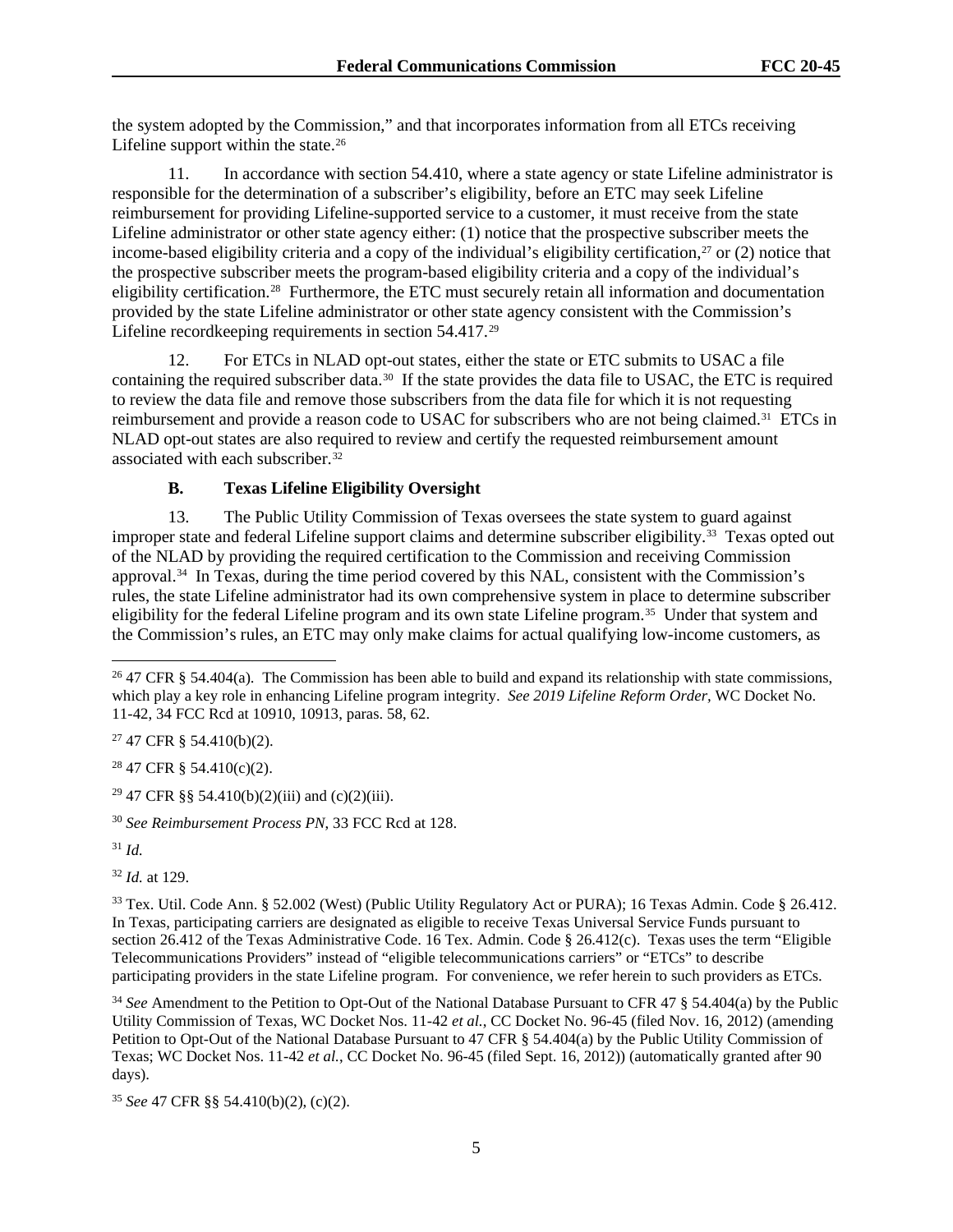confirmed by the Texas state administrator, that the ETC serves directly as of the first day of the month, and not for those it knows or should have known are ineligible or de-enrolled.<sup>36</sup>

14. On behalf of the Public Utility Commission of Texas, Texas's Low-Income Discount Administrator (LIDA) determines whether the consumer meets both Texas's and the Commission's eligibility criteria for Lifeline support.<sup>37</sup> LIDA uses two review processes to make this eligibility determination: automatic enrollment and self-enrollment.38 Under automatic enrollment, ETCs submit eligibility data for current and prospective Lifeline enrollees to LIDA each month.<sup>39</sup> This submission, which includes eligibility-related data such as customer names, addresses, dates of birth, Social Security numbers, and dates of service initiation, is also known as the LIDA "input file." LIDA compares the input file against state data (e.g., a monthly file from the Texas Health and Human Services Commission) identifying participants in qualifying programs or showing income eligibility.40 Under the self-enrollment process, LIDA reviews applications received directly from individual applicants to ensure compliance with program requirements.<sup>41</sup> LIDA reviews supporting documentation such as proof of qualifying program eligibility or income documentation and obtains self-enrolling customers' certifications of eligibility. LIDA then combines the two lists resulting from the automatic and self-enrollment processes and executes a matching process to identify and remove any duplicates.<sup>42</sup> As part of its duplicate resolution processes, LIDA also checks the subscriber lists of ETCs in Texas against each other to eliminate duplicates.43

<sup>36</sup> *See* 47 CFR §§ 54.407(a); 54.410(a), 54.410(b)(2), (c)(2).

<sup>37</sup> *See* Pub. Util. Comm'n of Tex., Contract No. 473-15-00330 Between The Public Utility Commission of Texas and Solix, Inc., www.puc.texas.gov/agency/resources/reports/fiscal/contracts/473-15-00330 Solix LIDA.pdf (last visited Mar. 11, 2020) (LIDA Contract) (contract dated Sept. 31, 2015, designating Solix, Inc. Low-Income Discount Administrator responsible for managing the telephone discount matching processes). Texas requires that: "(1) The customer's household income is at or below 150% of the federal poverty guidelines as published by the United States Department of Health and Human Services and updated annually; (2) A customer who receives benefits from or has a child that resides in the customer's household who receives benefits from any of the following programs qualifies for Lifeline Services: Medicaid, Supplemental Nutrition Assistance Program, Supplemental Security Income, Federal Public Housing Assistance, Low Income Home Energy Assistance Program, [Veterans Pension and Survivors Benefit Program], or health benefits coverage under the State Child Health Plan under Chapter 62, Health and Safety Code, National School Lunch Program--Free Lunch Program, Temporary Assistance for Needy Families; or (3) A customer is an eligible resident of Tribal lands . . . ." 16 Tex. Admin. Code § 26.412(d). *See also "*LITE-UP Texas TSP Requirements," from Jay Stone, LIDA Program Administrator, to Telephone Companies Participating in the LITE-UP Texas Program at 2 (Oct. 6, 2015) (*Texas TSP Instructions*); "LITE-UP Texas TSP Requirements – Pre-Paid Lifeline Supplement," from Jay Stone, LIDA Program Administrator, to Telephone Companies Providing Lifeline Support Via pre-paid Cell Service at 2 (Feb. 17, 2016) (*Texas TSP Instructions Supplement*)) (on file in File No. EB-IHD-18-00027738). LIDA determines whether the customer is approved for the Texas state Lifeline program (household income of between 136%-150% of the Federal Poverty Guidelines), or both state and federal guidelines (household income of between 0% - 135% of the Federal Poverty Guidelines). *See Texas TSP Instructions Supplement* at 2.

<sup>38</sup> 16 Tex. Admin. Code §§ 26.412(a), (e) and (g); LIDA Contract at Attach. A (Statement of Work), *available at* www.puc.texas.gov/agency/resources/reports/fiscal/contracts/473-15-00330 Solix LIDA.pdf (last visited Mar. 11, 2020). *See also* Comments of Solix, Inc., Lifeline and Link Up Reform and Modernization, WC Dkt. No. 11-42, *et al.*, at 3-8 (filed Aug. 31, 2015).

<sup>39</sup> *See* 16 Tex. Admin. Code § 26.412(g)(2)(iii).

<sup>40</sup> *See Texas TSP Instructions* at 2*; Texas Pre-paid Supplement* at 2*.*

<sup>41</sup> *Id.*

<sup>42</sup> *Id.*

<sup>43</sup> *Texas Pre-paid Supplement* at 2.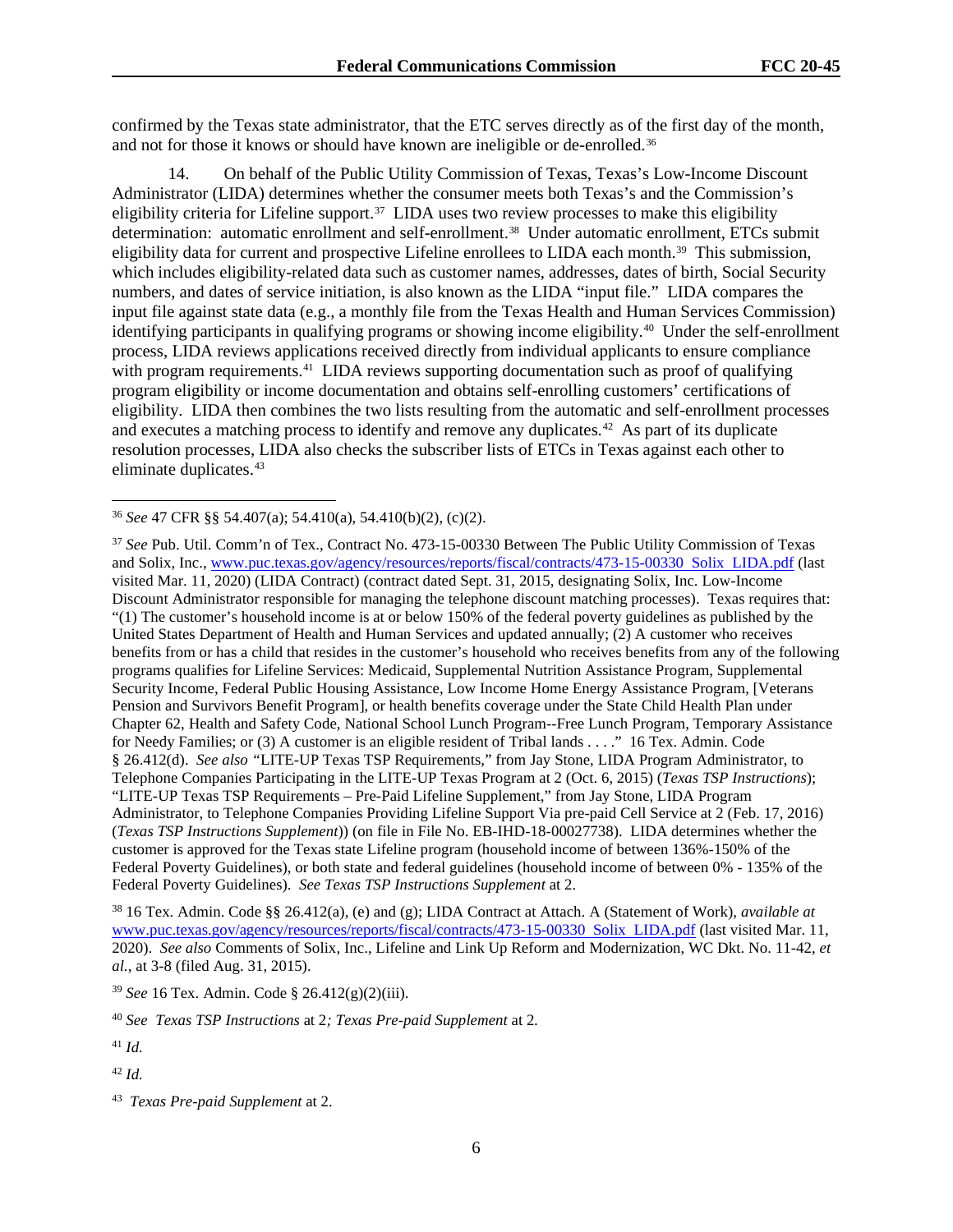15. After LIDA confirms the eligibility of individuals on each ETC's input file and completes its duplicate resolution processes, it provides each ETC with an end-of-month "discount eligibility file," or list, of its company-specific subscribers that LIDA has determined are eligible to receive a Lifeline discount for the next month.<sup>44</sup> LIDA explicitly instructs every Texas ETC that this "discount eligibility file will be made available to the Telephone Companies via the LIDA . . . site. . . . no later than 11:00 a.m. CST on the last working day of the month."<sup>45</sup> By providing the end-of-month list, LIDA specifically identifies the customers that it has determined meet all of the eligibility criteria, including that the customer has either met the income requirements or participates in a qualifying program, and that the customer does not already receive Lifeline service. In other words, the primary purpose of the end-of-month list is to identify the customers for whom the ETC may claim for Lifeline support.

16. The Texas process dovetails with USAC's procedures. Specifically, after LIDA provides the end-of-month list to the ETC, the ETC submits to USAC the subscribers from that list that the ETC actually served during the month at issue.46 LIDA's end-of-month list not only contains subscribers deemed eligible, but is also scrubbed for duplicates. Accordingly, LIDA's end-of-month list represents the universe of subscribers that an ETC in Texas could submit to USAC's Lifeline Claims System in a given month. Thus, a Texas ETC may only make claims for subscribers actually determined to be eligible, as per the LIDA end-of-month list, and not for those it knows or should have known do not appear on that list.47

# **C. TracFone's 2018 Lifeline Service in Florida and Texas**

17. TracFone provides wireless Lifeline service under the SafeLink Wireless brand48 to millions of low-income households in 42 states, including Florida and Texas, as well as the District of

 $45$  16 Tex. Admin. Code § 26.412(g)(2)(iv).

<sup>46</sup> *See* 47 CFR § 54.407(a) ("Universal service support for providing Lifeline shall be provided directly to an eligible telecommunications carrier based on the number of actual qualifying low-income customers it serves directly as of the first day of the month.")

<sup>47</sup> *See* 47 CFR §§ 54.410(b)(2), (c)(2) (before an ETC may seek Lifeline reimbursement, it must receive from the state Lifeline administrator or other state agency, *inter alia*, either (1) notice that the prospective subscriber meets the income-based eligibility criteria or (2) the program-based eligibility criteria set forth in 47 CFR § 54.409).

<sup>&</sup>lt;sup>44</sup> 16 Tex. Admin. Code § 26.412(g)(2)(iv) (ETCs' service obligation is triggered by receiving the monthly update provided by the LIDA). This list is made available according to the schedule posted by LIDA on the Texas website. *See* Public Util. Comm'n of Tex., *Prepaid Schedule – 2018/19*,

http://www.puc.texas.gov/industry/communications/forms/Lifeline/TSP FY 19 Prepaid.pdf (last visited Mar. 11, 2020) (announcing dates for ETCs to submit customer data to LIDA and availability of lists of customers approved for Lifeline discounted service); Pub. Util. Comm'n of Tex., "2017-18 TSP Schedule" (on file in File No. EB-IHD-18-00027738) (same); *Texas TSP Instructions* at 3; *Texas TSP Instructions Supplement* at 3 (providing overview of eligibility process and "dates of importance"). LIDA also maintains an application programming interface (API) that enables ETCs to conduct "near real-time" verifications of Lifeline customer eligibility and to check whether a customer is receiving a Lifeline discount from another service provider. *See LIDA Contract*, Attach. A, Statement of Work. These "near real-time" eligibility checks are informational in nature and do not authorize the ETC to make any claims. The end-of-month list, which is produced by LIDA and is placed in the ETCs' folder on the LIDA website, is determinative and supersedes the near real-time checks made throughout the month using the API. *See Texas TSP Instructions to ETCs* at 1 ("The LIDA will notify the Telephone Company when the list of customers eligible for the discount is available")*.*

<sup>48</sup> TracFone is a Delaware corporation headquartered in Miami, Florida. *See* Delaware Secretary of State, Division of Corporations, TracFone Wireless, Inc., File No. 2782013 (formed July 30, 1997). A wholly-owned subsidiary of the ninth largest phone company in the world, América Móvil S.A.B. de C.V., TracFone Wireless is the largest "no contract" cellular service provider in the U.S. with over 20 million subscribers. SafeLink Wireless, *About Us*,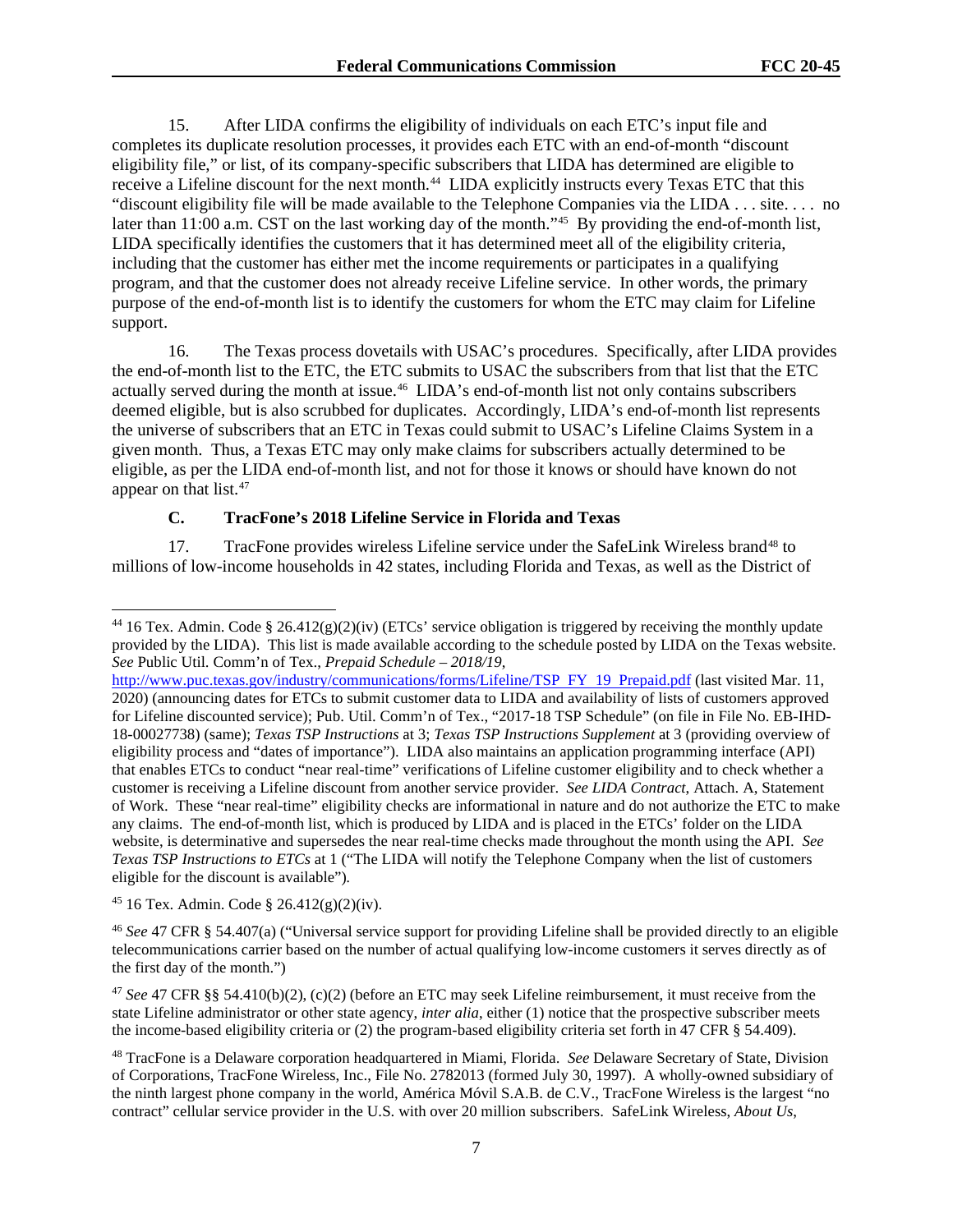Columbia and Puerto Rico.49 In Florida, TracFone submits claims for Lifeline reimbursement to USAC based on subscriber data contained in the NLAD. In Texas, TracFone submits its monthly claims to the USAC's Lifeline Claims System and must do so based on the end-of-month list provided by LIDA.

18. In May 2018, USAC identified a group of claims made by TracFone in January 2018 that were potentially fraudulent or erroneous duplicates of existing Florida subscribers.<sup>50</sup> On August 31, 2018, USAC notified the Commission's Enforcement Bureau (Bureau) that TracFone's claims for subscribers in Texas that appeared to seek more Lifeline support than was authorized by the Public Utility Commission of Texas' LIDA.<sup>51</sup> The Bureau launched an investigation into TracFone's Lifeline service in both states.<sup>52</sup>

## **1. TracFone's Lifeline Service in Florida**

19. In its Letter of Inquiry (LOI) responses, TracFone admitted that its sales agents had improperly enrolled subscribers in Florida into the Lifeline program.<sup>53</sup> TracFone's admission confirmed USAC's allegation that certain TracFone "subscribers" appeared to be fictitious accounts created by manipulating the eligibility information of existing TracFone subscribers.<sup>54</sup> Specifically, TracFone discovered that several agents had found a way to misuse Lifeline enrollees' dependents' information to populate other enrollment applications.55 These agents apparently altered portions of the dependents' beneficiary data, such as individual digits in dates of birth or Social Security numbers.<sup>56</sup> The agents apparently used the dependents' identifying information to enroll multiple members of the same household to generate additional sales.<sup>57</sup> And TracFone apparently compensated its Lifeline sales agents

<sup>50</sup> *See* Letter from Erica Myers, Deputy General Counsel, USAC, to Keith Morgan, Deputy Bureau Chief, FCC Enforcement Bureau, at 1 (May 14, 2018) (on file in File No. EB-IHD-18-00027738) (*USAC Florida Referral*).

<sup>51</sup> *See* Letter from Erica Myers, Deputy General Counsel, USAC, to Kalun Lee, Deputy Chief, Investigations & Hearings Division, FCC Enforcement Bureau, at 2 (Aug. 31, 2018) (on file in File No. EB-IHD-18-00027738) (*USAC Texas Referral*). We note that while USAC's review of Texas support claims covered twelve months, the Bureau ultimately focused its inquiry on reimbursement claims TracFone made for customers from June through December 2018 to stay within the applicable one-year statutory limitations period.

<sup>52</sup> *See* Letter from Jeffrey J. Gee, Chief, Investigations & Hearings Division, FCC Enforcement Bureau, to Stephen Athanson, Senior Attorney – Regulatory, TracFone (Sept. 21, 2018) (on file in File No. EB-IHD-18-00027738) (LOI). TracFone submitted a response to the LOI on November 20, 2018. *See* Nov. 20 LOI Response at 5-6.

<sup>53</sup> *See* Nov. 20 LOI Response at 12-13; March 15 LOI Response at 3. Bureau staff requested additional information about the apparently improper claims for support in Florida, which TracFone provided in a letter dated March 15, 2019. Letter from Mitchell F. Brecher, Counsel for TracFone, to Mindy Littell, Attorney Advisor, Investigations & Hearings Division, FCC Enforcement Bureau, at 5-6 (Mar. 15, 2019) (March 15 LOI Response) (on file in File No. EB-IHD-18-00027738).

<sup>54</sup> *USAC Florida Referral* at 1; Nov. 20 LOI Response at 12-13; March 15 LOI Response at 2-4.

<sup>55</sup> *Id.*

https://www.safelinkwireless.com/Enrollment/Safelink/en/Web/www/default/index html#!/aboutUs (last visited Mar. 11, 2020) (SafeLink Website Description).

<sup>49</sup> *See e.g.,* Letter from Mitchell F. Brecher, Counsel for TracFone, to Mindy Littell, Attorney Advisor, Investigations & Hearings Division, FCC Enforcement Bureau, at 7-8 (Nov. 20, 2018) (Nov. 20 LOI Response) (on file in File No. EB-IHD-18-00027738); *SafeLink Website Description*; "TracFone Wireless, Inc.'s Petition for Designation as a Lifeline Broadband Provider," WC Docket No. 09-197 at 3 (Oct. 31, 2016); Fla. Pub. Svc. Comm'n, Order No. PSC-08-0418-PAA-TP (June 23, 2008); Pub. Util. Comm'n of Texas, Dkt. No. 36646 (June 18, 2009).

<sup>56</sup> Nov. 20 LOI Response at 13.

<sup>57</sup> March 15 LOI Response at 4.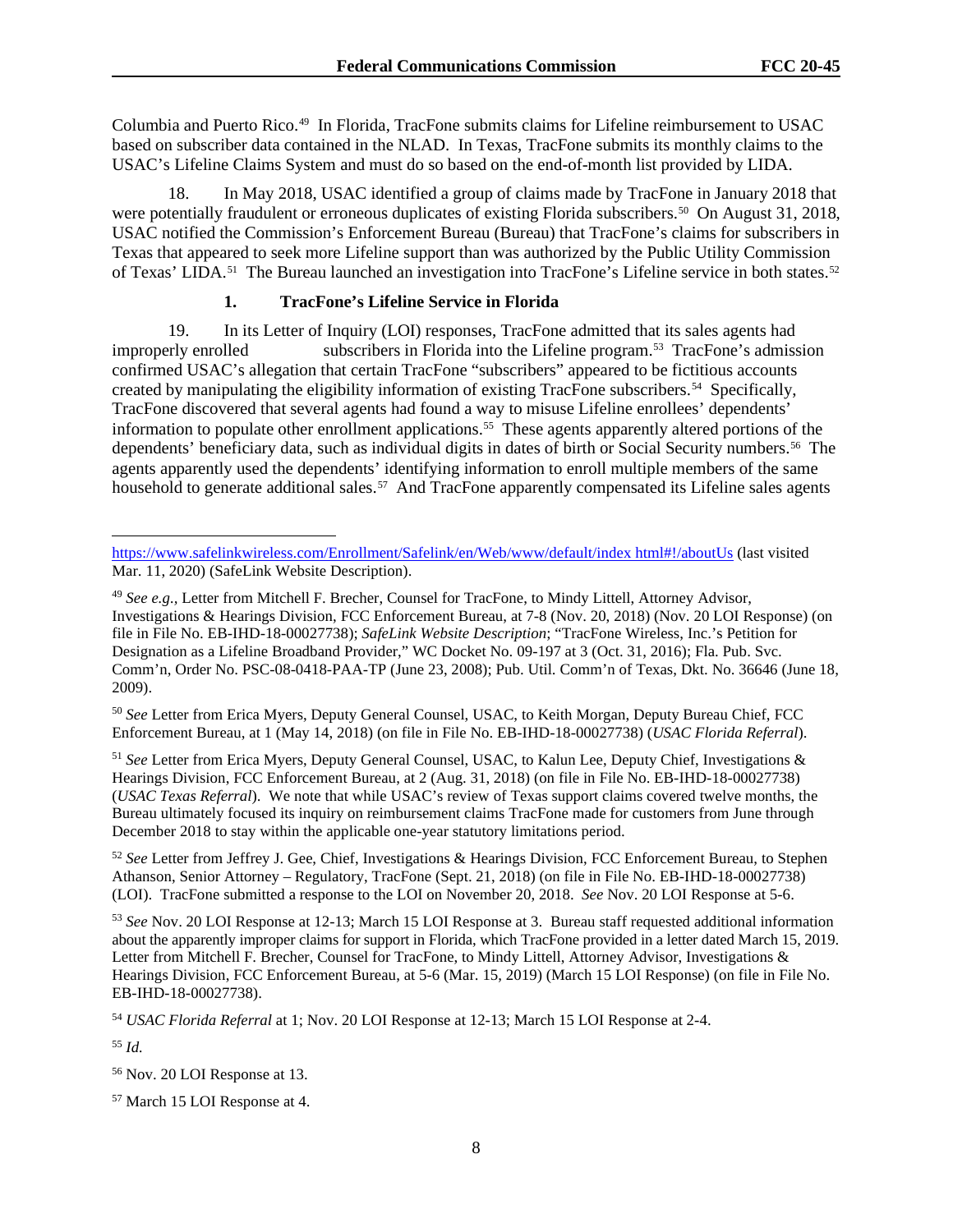during the relevant time period by paying a commission on new enrollments.<sup>58</sup> Thus, the agents apparently earned money by fabricating the new enrollments and TracFone benefited by receiving Lifeline support by submitting claims for them. TracFone

20. On November 19, 2018, the day before their initial LOI Response to the Enforcement Bureau, TracFone . In the set of the set of the set of the set of the set of the set of the set of the set of the set of the set of the set of the set of the set of the set of the set of the set of the set of the set of th November 2018, TracFone also submitted amended reimbursement claims,<sup>60</sup> returning to USAC

\$101,143 in Lifeline disbursements for those apparently ineligible Florida subscribers it claimed during 2018.61

## **2. TracFone's Lifeline Service in Texas**

21. In January 2018, USAC began requiring use of its Lifeline Claims System for NLAD opt-out states, $62$  and began performing checks to compare data from state agency-approved subscriber lists against claims and disbursement data from its Lifeline Claims System. For each month in 2018, USAC compared TracFone's federal Lifeline claims submitted to the Lifeline Claims System for Texas customers against the end-of-month determinative lists of TracFone's customers provided by LIDA.<sup>63</sup> Through this process, USAC determined that TracFone had received federal Lifeline payments for thousands more Texas subscribers per month in 2018 than had been approved by LIDA. 64 After working with Texas to identify claims for customers who were not on the LIDA end-of-month lists from June through December 2018, USAC determined TracFone claimed support for 5,469 ineligible subscribers in June; 4,674 ineligible subscribers in July; 4,334 ineligible subscribers in August; 3,128 ineligible subscribers in September; 2,870 ineligible subscribers in October; 2,084 ineligible subscribers in November; and 2,250 ineligible subscribers in December. 65 Thus, USAC determined that TracFone appeared to have overclaimed \$229,483 in federal Lifeline support for Texas subscribers in those seven months.<sup>66</sup>

<sup>59</sup> *See* March 15 LOI Response at 1-2; Nov. 20 LOI Response at Exh. 30. In this Notice of Apparently Liability for Forfeiture and Order, information for which TracFone has requested confidential treatment is set off by brackets and will be redacted from the publicly available version of this Notice.

<sup>60</sup> March 15 LOI Response, at 5-6.

. 59

<sup>61</sup> *See* USAC Disbursement Tool at https://apps.usac.org/li/tools/disbursements/default.aspx, True-Ups filed for 2018 Lifeline support claims in SAC 219003 (Florida) in November 2018 (last visited Mar. 11, 2020). *See also*  USAC Report on TracFone Florida Reimbursements (Jan. 31, 2020) (on file in File No. EB-IHD-18-00027738).

<sup>62</sup> *See Reimbursement Process PN*, 33 FCC Rcd at 128-129*.* 

<sup>64</sup> *See id.*

<sup>66</sup> *Id.* 

<sup>58</sup> *See* TracFone Comments, *Bridging the Digital Divide for Low-Income Consumers*; *Lifeline and Link Up Reform and Modernization*; *Telecommunications Carriers Eligible for Universal Service Support*, WC Docket Nos. 17-287, 11-42, 09-197, 2 (Feb. 18, 2020) (asserting that TracFone needed additional time to comply with the *2019 Lifeline Reform Order's* prohibition on providing commissions to Lifeline program enrollment representatives by implementing a replacement for TracFone's existing representative compensation regime); TracFone Comments, *Bridging the Digital Divide for Low-Income Consumers*; *Lifeline and Link Up Reform and Modernization*; *Telecommunications Carriers Eligible for Universal Service Support*, WC Docket Nos. 17-287, 11-42, 09-197, at 47 (Feb. 21, 2018) (stating that TracFone "compensat[ed] its agents through a commission-based system").

<sup>63</sup> *See* Letter from Jeffrey J. Gee, Chief, Investigations & Hearings Division, FCC Enforcement Bureau, to Mitchell F. Brecher, Counsel for TracFone, Att. 2 (Apr. 22, 2019) (on file in File No. EB-IHD-18-00027738).

<sup>65</sup> USAC Report on TracFone Texas Claims (Feb. 6, 2020) (on file in File No. EB-IHD-18-00027738).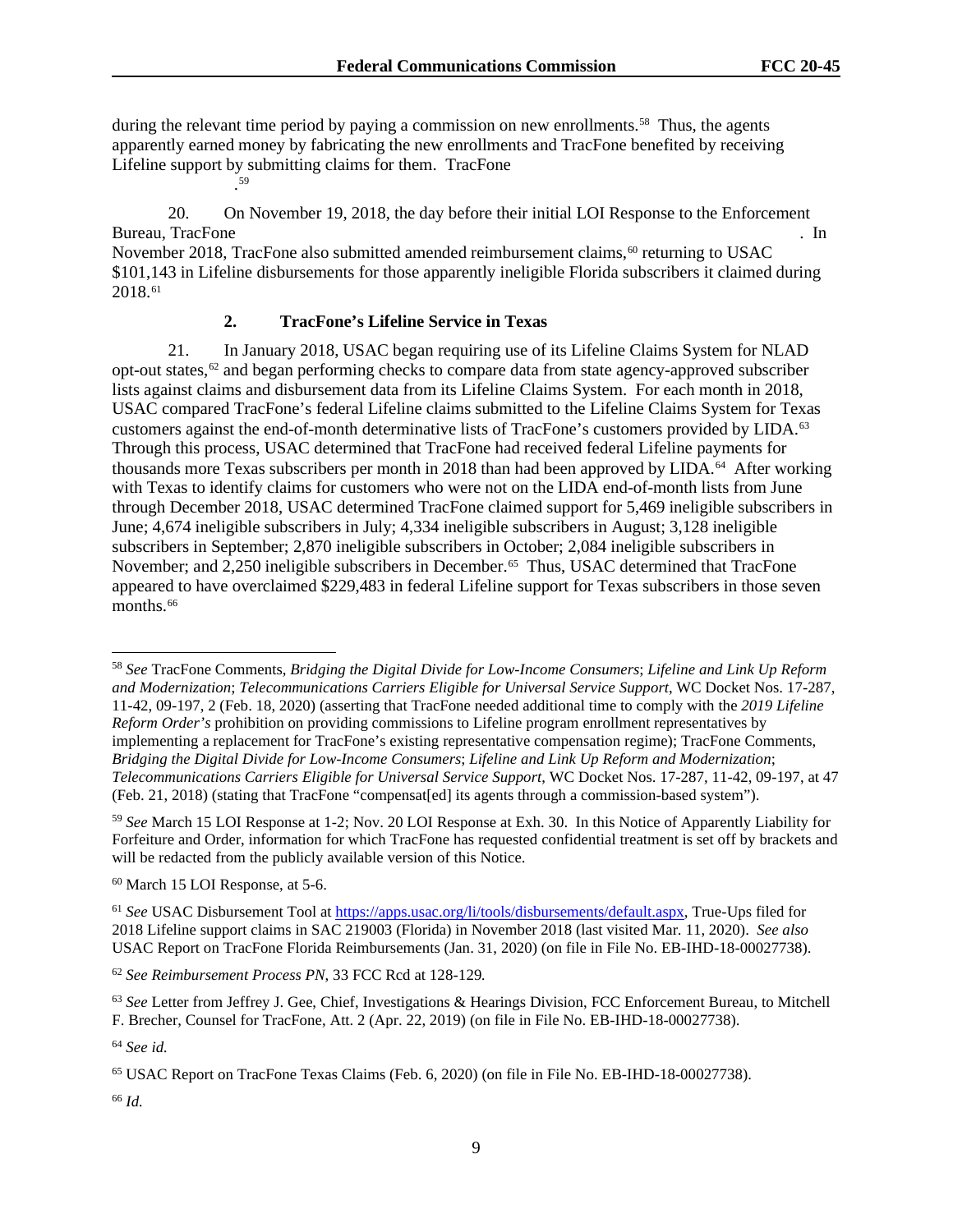22. After receiving LOIs from the Enforcement Bureau, TracFone returned \$1,171,611 to USAC for Texas customers claimed during 2018.<sup>67</sup> Coordinating extensively with the Public Utility Commission of Texas in the investigation, the Bureau focused on Lifeline claims that TracFone made for Texas subscribers from June through December 2018.<sup>68</sup>

## **III. DISCUSSION**

23. Based on evidence developed through the Bureau's investigation, TracFone apparently willfully and repeatedly violated sections  $\overline{54.407(a)}$ ,  $\overline{54.410(a)}$ ,  $\overline{54.410(b)}$ , and  $\overline{54.410(c)}$  of the Commission's rules.69 TracFone made thousands of improper claims for Lifeline support during 2018, thereby receiving more than a million dollars from the Universal Service Fund that it should not have received. Specifically, TracFone sought and received federal Lifeline support for fictitious or duplicate Florida subscribers because their enrollments were manipulated by sales agents. In Texas, TracFone sought and received federal Lifeline support for subscribers who were not found to be eligible by the Public Utility Commission of Texas. Thus, TracFone apparently made improper claims for Lifeline support in Florida and Texas for subscribers who were not actually determined to be eligible in violation of the Commission's rules.

#### **A. TracFone Apparently Submitted Improper Claims for Lifeline Support in Florida**

24. TracFone apparently made 873 improper claims for Lifeline support in Florida from June through September of 2018. The Bureau's investigation focused on 873 improper claims, for service to 272 different subscribers.<sup>70</sup> Specifically, TracFone submitted claims for apparently fictitious or duplicate customers during the following months of 2018: June (269 claims), July (240 claims), August (189 claims), and September (175 claims). All of these claims apparently contained the eligibility documentation of beneficiaries of other existing individual TracFone subscribers, including the last four digits of Social Security Numbers, but with altered dates of birth and other data points.<sup>71</sup> For example, TracFone claimed support for seven customers in Florida at different addresses using the beneficiary W , all seven of whom have birth dates in July 1978 *and* share the same last four Social Security Number digits. Another example involves six customers in Florida at different addresses using the name A  $A$ , all six of whom have birth dates in October 1979 *and* share the same last four Social Security Number digits. TracFone continued to claim support for these improper accounts until it de-enrolled them on November 19, 2018.72 name Y

Response*.*

<sup>67</sup> *See* USAC Disbursement Tool at https://apps.usac.org/li/tools/disbursements/default.aspx, True-Ups filed for 2018 Lifeline support claims in SAC 449058 (Texas); USAC Report on TracFone Texas Reimbursements (Jan. 31, 2020) (on file in File No. EB-IHD-18-00027738).

<sup>68</sup> *See* USAC Disbursement Tool at https://apps.usac.org/li/tools/disbursements/default.aspx, True-Ups filed for 2018 Lifeline support claims in SAC 449058 (Texas). On April 22, 2019, the Bureau issued a supplemental LOI to TracFone seeking information about the apparently improper claims in Texas. *See* April 22 LOI; July 8 LOI Response at 1 (amending its response to the supplemental LOI with revised data about the reimbursements it made to USAC). On June 24, 2019, TracFone responded to the supplemental LOI, and included information about and associated reimbursements to USAC. June 24 LOI

<sup>69</sup> 47 CFR §§ 54.407(a), 54.410(a), (b), (c).

<sup>70</sup> *See* Nov. 20 LOI Response, Exh. 30.

<sup>71</sup> *See* Nov. 20 LOI Response at 12-13, Exh. 30; March 15 LOI Response at 2-3.

<sup>72</sup> *See* Nov. 20 LOI Response at Exh. 30.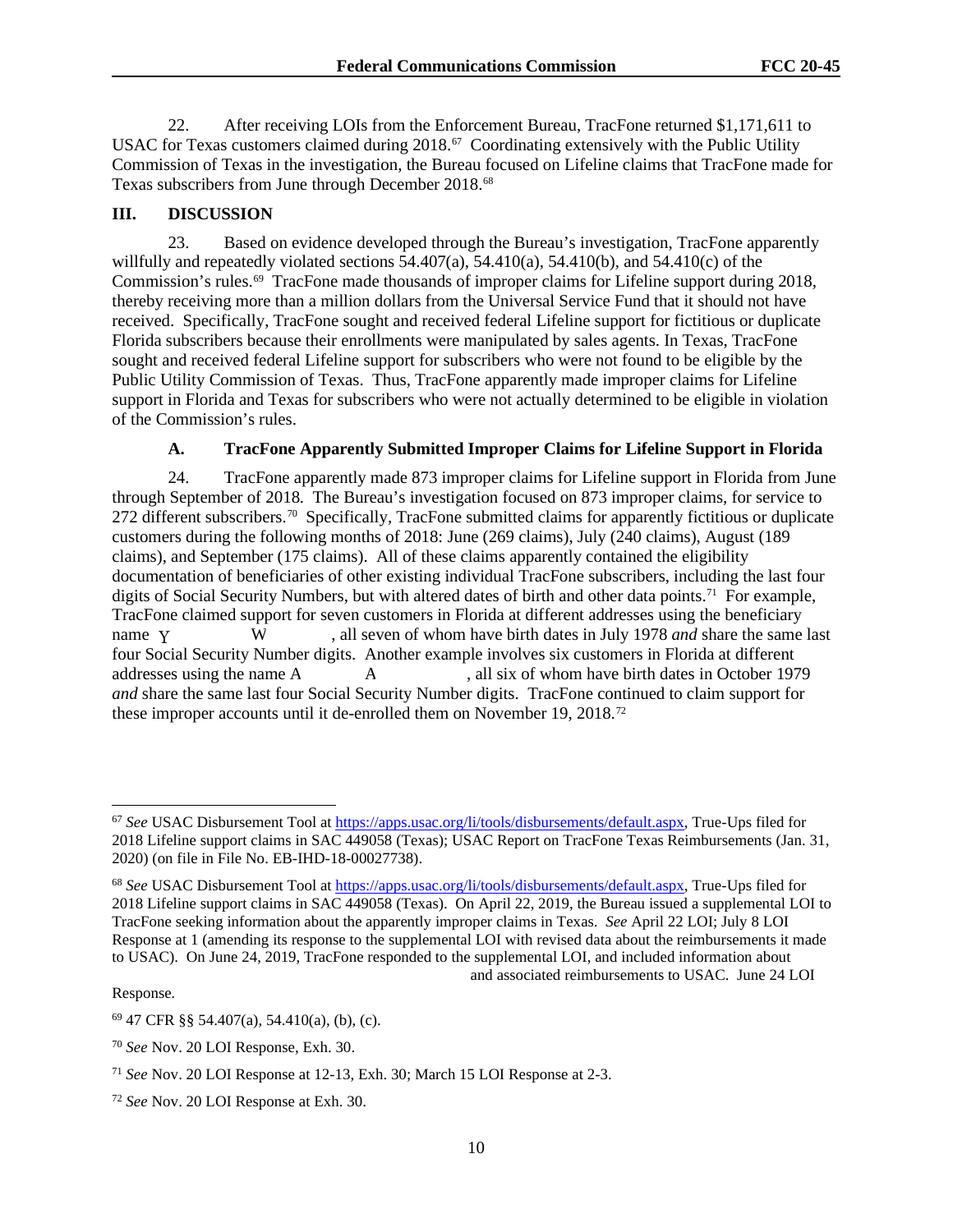25. TracFone has admitted that its agents fabricated enrollment data resulting in TracFone apparently receiving Lifeline support for these fictitious or duplicate subscribers.73 We thus find that TracFone apparently willfully and repeatedly violated sections 54.407(a), 54.410(a), 54.410(b), and 54.410(c) of the Commission's rules with respect to these 873 claims.<sup>74</sup> Indeed, TracFone is responsible for the actions of those that act on its behalf. Section 217 of the Act provides that "the act, omission, or failure of any officer, agent, or other person acting for or employed by any common carrier or user, acting within the scope of his employment, shall in every case be also deemed to be the act, omission, or failure of such carrier or user as well as that of the person."75 And the Commission has consistently found that "[l]icensees and other Commission regulatees are responsible for the acts and omissions of their employees and independent contractors," and has held the regulated party responsible for violations of the Commission's rules committed by agents.76

## **B. TracFone Apparently Submitted Improper Claims for Lifeline Support in Texas**

26. TracFone apparently made thousands of improper claims for Lifeline support in Texas from June through December of 2018. Specifically, TracFone apparently made 24,809 claims for Lifeline support without first receiving a determination by LIDA that the individual was eligible and not already receiving Lifeline service from another provider. TracFone apparently made these claims as follows: June (5,469), July (4,674), August (4,334), September (3,128), October (2,870), November (2,084), December (2,250).77

27. Section 54.410(a), (b)(2), and (c)(2) of our rules prohibit an ETC from claiming reimbursement for Lifeline service to a subscriber unless the carrier receives notice that the customer has met either the income-based eligibility criteria or the program-based eligibility criteria prescribed by section 54.409 of the Commission's rules. In Texas, LIDA's end-of-month determinations of customer eligibility in accordance with the federal Lifeline requirements are determinative for Lifeline claims in Texas.78 An ETC cannot submit a claim for reimbursement for Lifeline subscribers that have not been determined to be eligible by the state administrator. Without LIDA's actual end-of-month determination of customer eligibility, a customer is not deemed an actual "qualifying low-income consumer" as that term is defined in section 54.400(a) of the Commission's rules.79

28. Each month, LIDA provided TracFone with an end-of-month determinative list containing in accordance with LIDA's published schedule<sup>80</sup> approved, eligible subscribers as well as a list

<sup>75</sup> 47 U.S.C. § 217.

<sup>77</sup> *See* USAC Table of Improper Texas Claims (on file in File No. EB-IHD-18-00027738) (Jan. 31, 2020).

<sup>78</sup> *See* 47 CFR §§ 54.410(b)(2) and 54.410(c)(2). In fact, this reasoning applies to every state that conducts its own eligibility determination process.

<sup>80</sup> *See* Public Util. Comm'n of Tex., *Prepaid Schedule – 2018/19*, http://www.puc.texas.gov/industry/communications/forms/Lifeline/

<sup>73</sup> *See* Nov. 20 LOI Response at 12-13; March 15 LOI Response at 2-3.

<sup>&</sup>lt;sup>74</sup> We also note that TracFone's later reimbursement for such improper claims, after being caught, does not mitigate the rule violations uncovered by the Enforcement Bureau's investigation.

<sup>76</sup> *2012 Lifeline Reform Order*, 27 FCC Rcd at 6708-09, para. 110. *See also FCC Enforcement Advisory: Lifeline Providers Remain Liable for Ensuring the Eligibility of Their Subscribers to Receive Lifeline Service,* 34 FCC Rcd 11934, 11936 & note 16 (EB Dec. 9, 2019); FCC Enforcement Advisory, Lifeline Providers are Liable if Their Agents or Representatives Violate the FCC's Lifeline Program Rules, 28 FCC Rcd 9022 (EB June 25, 2013).

 $79$  47 CFR § 54.400(a). A qualifying low-income consumer is "a consumer who meets the qualifications for Lifeline, as specified in § 54.409."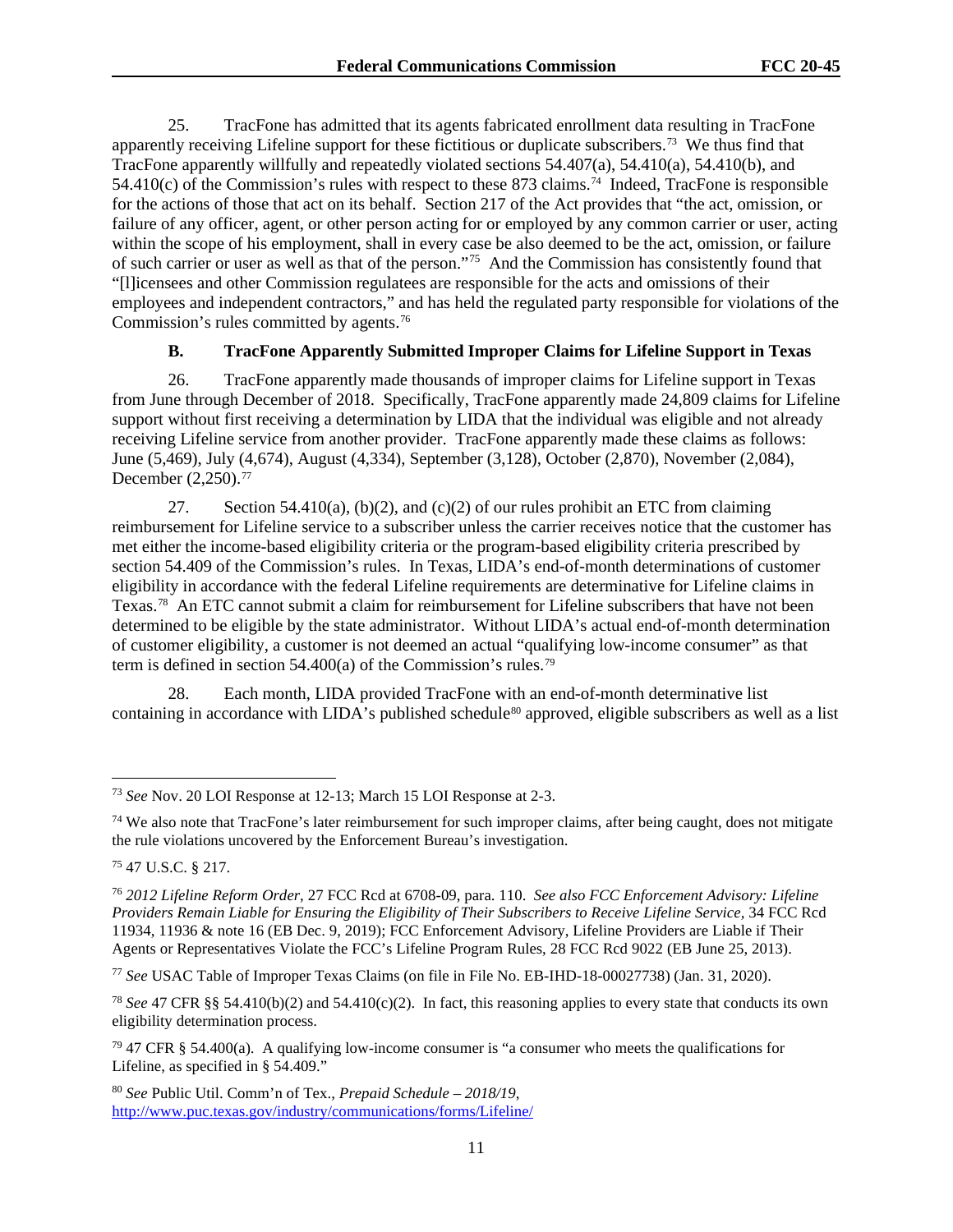of subscribers who are no longer eligible and who should be de-enrolled. Nevertheless, based on a comparison of LIDA's end-of-month determinative list with TracFone's submissions to USAC, between June and December 2018, TracFone apparently made thousands of claims for customers who were not on the eligible customer list for each month claimed.

29. We thus find that, in addition to apparently lacking policies and procedures to ensure it only claimed Lifeline support for eligible subscribers,<sup>81</sup> TracFone apparently violated section 54.407(a) because it claimed Lifeline support for customers who did not meet the federal Lifeline eligibility requirements according to Texas's LIDA. We also find that the company violated section 54.410(b)(2) or (c)(2) because it made 24,809 claims for Lifeline support from June to December of 2018 without first obtaining either (1) proper income-eligibility determinations from Texas or (2) proper program-based eligibility determinations from Texas.

30. In its LOI responses, TracFone does not dispute that it made these claims for support. Instead, TracFone contends that it did not knowingly seek reimbursement for customers in excess of those authorized by Texas.82 We find this defense unavailing because TracFone willfully submitted the claims while certifying that all such claims were for eligible subscribers—and it knew, or should have known, that submitting claims for more subscribers than on the end-of-month determinative list that LIDA transmitted to TracFone would violate federal law.

## **IV. PROPOSED FORFEITURE**

31. Section 503(b) of the Act authorizes the Commission to impose a forfeiture against any entity that "willfully or repeatedly fail[s] to comply with any of the provisions of [the Act] or of any rule, regulation, or order issued by the Commission." $\frac{33}{5}$  For the violations at issue here, section 503(b)(2)(B) of the Act authorizes us to assess a forfeiture against a telecommunications carrier such as TracFone of up to \$204,892 for each violation or each day of a continuing violation, up to a statutory maximum of \$2,048,915 for a single act or failure to act.<sup>84</sup> In exercising our forfeiture authority, we must consider the "nature, circumstances, extent, and gravity of the violation and, with respect to the violator, the degree of culpability, any history of prior offenses, ability to pay, and such other matters as justice may require."85 In addition, the Commission has established forfeiture guidelines; they establish base penalties for certain violations and identify criteria that we consider when determining the appropriate penalty in any given case.86 Under these guidelines, we may adjust a forfeiture upward for violations that are egregious,

<sup>81</sup> *See* 47 CFR § 54.410(a).

<sup>82</sup> *See* June 24 LOI Response at 3-4 (stating its position that it did not knowingly seek reimbursement for Lifeline service that exceeded what was authorized by Texas).

<sup>83</sup> 47 U.S.C. § 503(b)(1)(B).

<sup>84</sup> *See* 47 U.S.C. § 503(b)(2)(B); 47 CFR § 1.80(b)(2). These amounts reflect inflation adjustments to the forfeitures specified in section 503(b)(2)(B) of the Act (\$100,000 per violation or per day of a continuing violation and a statutory maximum of \$1,000,000 for a single act or failure to act). *See Amendment of Section 1.80(b) of the Commission's Rules, Adjustment of Civil Monetary Penalties to Reflect Inflation*, Order, DA 19-1325 (EB 2019); *see also Annual Adjustment of Civil Monetary Penalties to Reflect Inflation*, 85 Fed. Reg. 2318 (Jan. 15, 2020) (setting January 15, 2020, as the effective date for the increases).

<sup>85</sup> 47 U.S.C. § 503(b)(2)(E).

<sup>86</sup> 47 CFR § 1.80(b)(8), Note to paragraph (b)(8).

TSP FY 19 Prepaid.pdf (last visited Mar. 11, 2020); Pub. Util. Comm'n of Tex., "2017-18 TSP Schedule" (on file in File No. EB-IHD-18-00027738).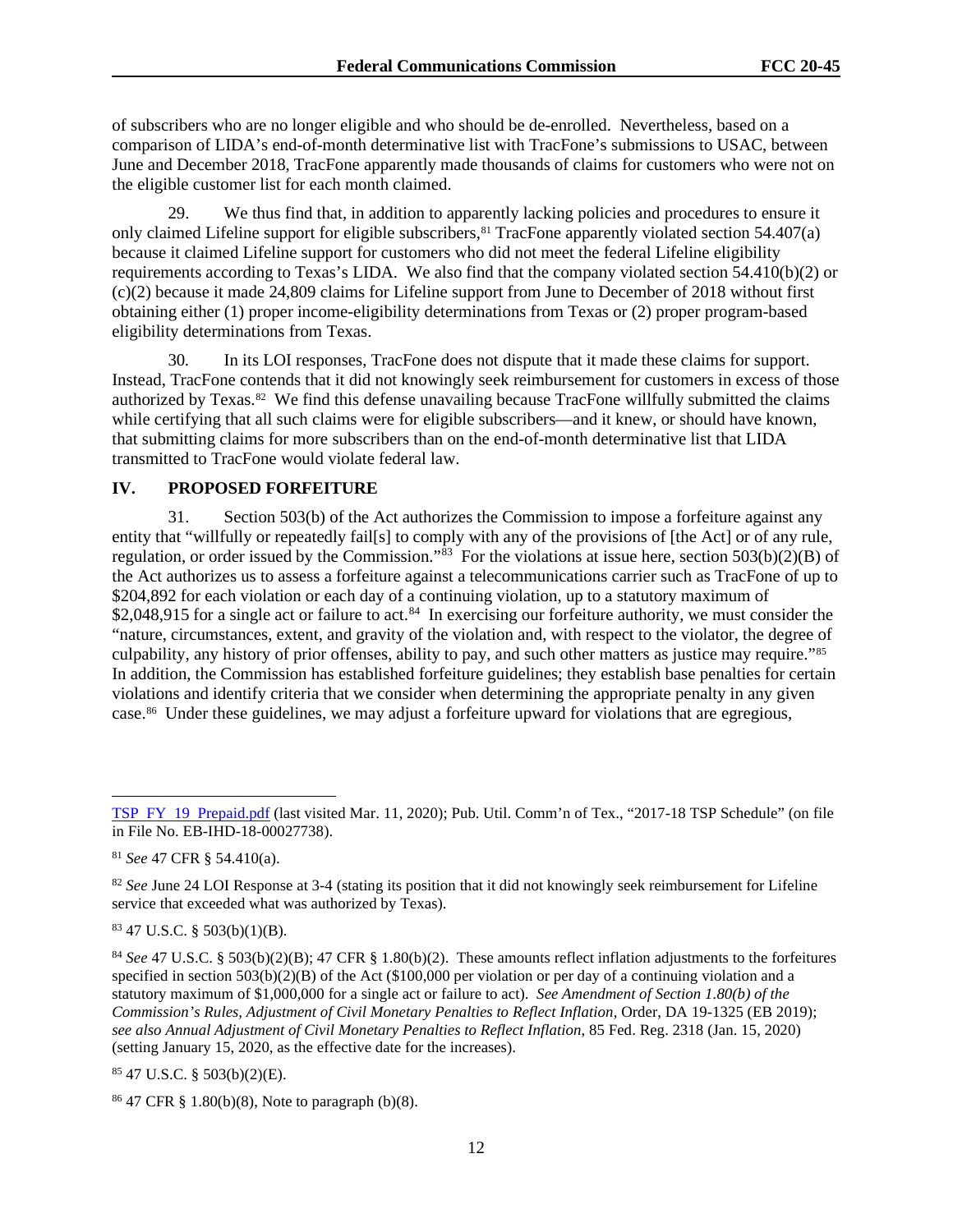intentional, or repeated, or that cause substantial harm or generate substantial economic gain for the violator.<sup>87</sup>

32. The Commission has applied a forfeiture methodology in Lifeline cases designed to address and deter waste, fraud, and abuse by careless or manipulative ETCs seeking federal funds to which they are not entitled. If an ETC violates our rules and submits a claim for Lifeline support that it knew or should have known includes ineligible subscribers, and thus requests and/or receives more reimbursement from the Fund than the amount to which it is properly entitled, it undermines the Lifeline program. In the past, the Commission has proposed forfeitures against Lifeline service providers who improperly claim support for ineligible subscribers by using a base forfeiture of \$1,000 to \$5,000 per each ineligible subscriber claimed in a particular month.<sup>88</sup>

33. Based on the facts and record in this case, we have determined that TracFone apparently violated sections  $54.407(a)$ ,  $54.410(a)$ ,  $54.410(b)$ , and  $54.410(c)$  of the Commission's rules by claiming subscribers using partly or entirely fictitious data (in Florida) or that were not eligible under state and federal law (in Texas). Consistent with precedent, we propose a base forfeiture of \$1,000 per ineligible subscriber in the month with the highest number of ineligible claims. In Florida, TracFone apparently sought support for 269 ineligible subscribers in June 2018. In Texas, TracFone apparently sought support for 5,469 ineligible subscribers in June 2018.<sup>89</sup> Based on these numbers, we propose a base forfeiture of \$5,738,000.

34. We also propose an upward adjustment for TracFone's conduct in Florida. There, its agents (for whom TracFone is responsible) apparently fabricated enrollment data to increase TracFone's subscriber base (and thus reimbursements from the Lifeline program). Although any waste, fraud, or abuse of the federal support distributed by the Fund is problematic, such willful deceit is especially egregious—and every dollar misdirected from the Lifeline program to carriers that violate our rules is a dollar that could instead have been used to make voice and broadband service more affordable for lowincome Americans. We therefore propose an upward adjustment of \$275,000 (an upward adjustment equal to about 100% of the base forfeiture in Florida), increasing the total forfeiture to \$6,013,000. Imposing a significant forfeiture on rule violators such as TracFone should deter those service providers that fail to devote sufficient resources to ferreting out company practices resulting in overcollection violations.

35. This NAL will in no way foreclose the Commission or any other governmental entity from taking additional enforcement action and imposing additional forfeitures for other violations of the Lifeline rules, or preclude USAC from conducting audits or data validations to confirm compliance with program rules and verify Lifeline claims. Moreover, the penalties that result from this NAL are separate from any amounts that an ETC may be required to refund to USAC in order to make the Fund whole.

<sup>87</sup> *Id*.

<sup>88</sup> *See American Broadband NAL*, 33 FCC Rcd at para. 175; *Total Call Mobile, Inc.*, 31 FCC Rcd 4191, 4216, par. 90 (2016); *Easy Telephone Services*, 28 FCC Rcd 14433, 14438-39, para, 16 (2013); *TracFone IDV NAL*, 28 FCC Rcd 14478, 14483, para. 15 (2013).

<sup>89</sup> *See* 47 U.S.C. § 503(b)(4). For purposes of this NAL, we take action only with respect to those violations identified above. *See* Nov. 20 LOI Response, Exh. 30 (listing TracFone's improper Florida claims); USAC Table of Improper Texas Claims*; Purple Communications, Inc.*, Forfeiture Order, 30 FCC Rcd 14892, 14899-900, paras. 21- 23 (2015); *Best Insurance Contracts, Inc., and Philip Roesel*, Notice of Apparent Liability for Forfeiture, 32 FCC Rcd 6403, 6414-15, note 82 (2017); *Adrian Abramovich, et al.*, Notice of Apparent Liability for Forfeiture, 32 FCC Rcd 5418, 5427, note 58 (2017).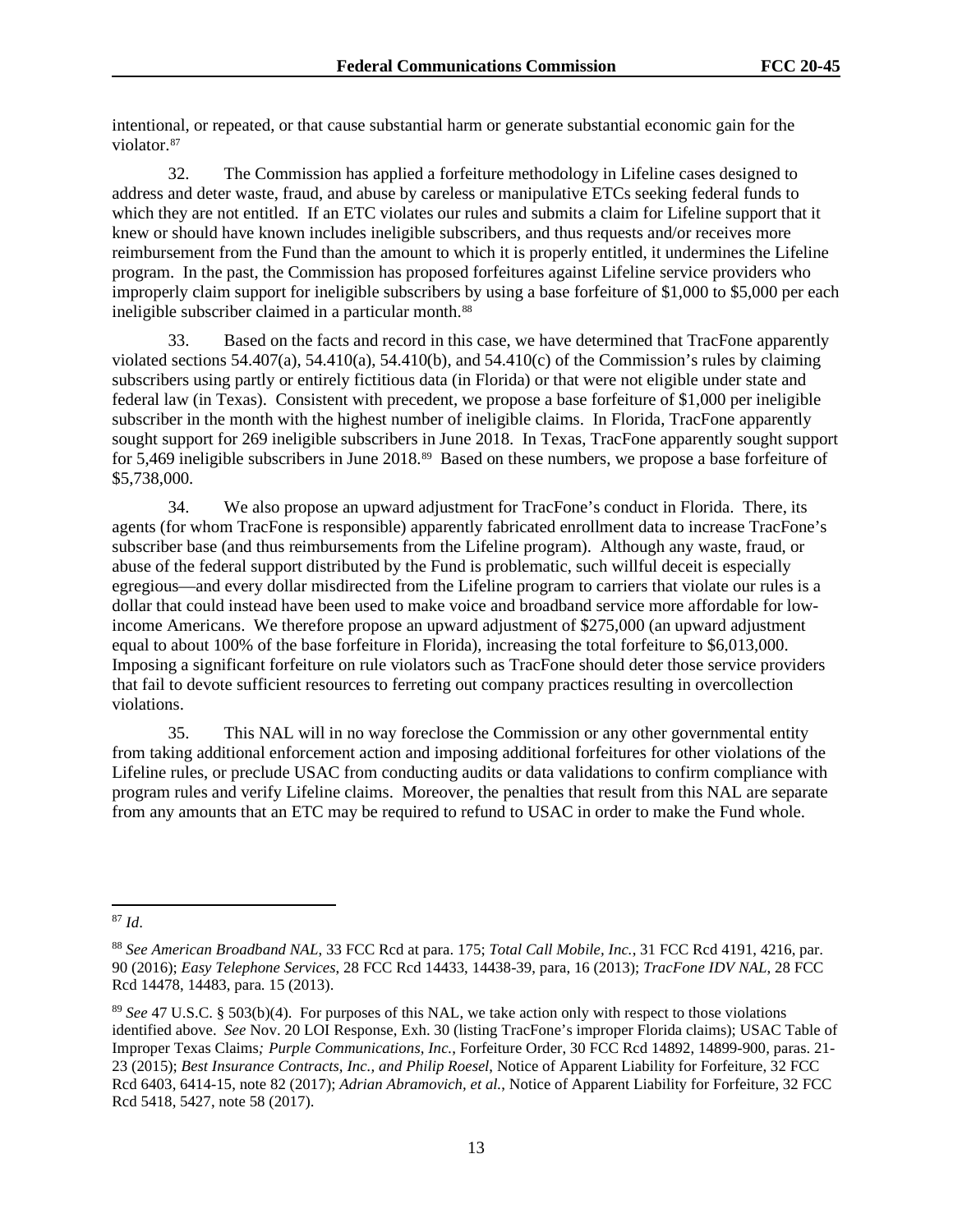## **V. REQUESTS FOR CONFIDENTIALITY**

36. TracFone requests that most of the information it provided to the Commission be withheld from public inspection pursuant to section 0.459 of our rules, claiming the information is "highly confidential commercial, financial and personal information."90 With respect to the few pieces of information for which TracFone has requested confidential treatment that are set forth in this Notice of Apparent Liability, we conclude that there is a significant public interest in revealing this information to the public by publicly releasing an unredacted version of this Notice (except for the names and identifying information of individual subscribers). We further conclude that this interest outweighs whatever competitive harms to TracFone and others might result from the disclosure of this information, and therefore deny TracFone's request with respect to the information contained in this Notice.

37. The Commission may publicly reveal even otherwise confidential business information if, after balancing the public and private interests at stake, it finds that it would be in the public interest to do so.91 At the outset, we find that where regulatees are alleged to have violated our rules, there is a public interest in disclosing the details of our decisions so that the public can better follow and understand our reasoning. This is all the more true when the issue involves monies from the public fisc. As the Commission had previously stated, the public has a strong interest in ensuring that Lifeline funds are properly allocated, and the Commission has taken many steps to protect against waste, fraud, and abuse in the Universal Service Fund's Lifeline program.<sup>92</sup> Those steps both bolster public confidence in the Lifeline program and increase accountability in the program.<sup>93</sup> There is therefore a strong public interest in ensuring, and in the public understanding the extent to which, providers of Lifeline services are complying with the Commission's rules.<sup>94</sup> Just as the Commission has found that the public interest is served by making publicly available the detailed reports that Lifeline providers are required to file,<sup>95</sup> we find that generally making publicly available the factual information underlying our notices and

TracFone also asserts that information submitted in connection with a Commission investigation is not routinely available for public inspection pursuant to section  $0.457(d)(1)(iii)$  of the Commission's rules, 47 CFR § 0.457(d)(1)(iii). Nov. 20 Request at 1.

<sup>91</sup> *See Establishing the Digital Opportunity Data Collection, Modernizing the FCC Form 477 Data Program,* WC Docket Nos. 10-90 *et al*, Report and Order and Second Further Notice of Proposed Rulemaking, 34 FCC Rcd 7505, 7522-23, para. 40 & n. 100 (2019) (noting long-established authority to release even otherwise confidential information after a balancing of the public and private interests at stake); *American Broadband & Telecommunications Company and Jeffrey S. Ansted*, Notice of Apparent Liability for Forfeiture and Order, 33 FCC Rcd 10308, 10366, para. 184 (2018); *Chrysler v. Brown*, 441 U.S. 281, 292-94 (1979); *Schreiber v. FCC*, 381 U.S. 279, 291-92 (1965); 47 U.S.C. § 154(j) ("The Commission may conduct its proceedings in such manner as will best conduce to the proper dispatch of business and the ends of justice."); 47 CFR  $\S$  0.461(f)(4).

<sup>92</sup> *See generally 2012 Lifeline Reform Order*, 27 FCC Rcd 6656.

<sup>93</sup> *2015 Lifeline Reform Order*, 30 FCC Rcd at 7821, para. 3.

 $90$  Letter from Mitchell F. Brecher, Counsel for TracFone, to Mindy Littell, Attorney Advisor, Investigations & Hearings Division, FCC Enforcement Bureau, 1 (Nov. 20, 2018) (Nov. 20 Request) (on file in File No. EB-IHD-18- 00027738); *see also* Letter from Mitchell F. Brecher, Counsel for TracFone, to Mindy Littell, Attorney Advisor, Investigations & Hearings Division, FCC Enforcement Bureau, 1-2 (Mar. 15, 2019) (March 15 Request) (on file in File No. EB-IHD-18-00027738); Letter from Mitchell F. Brecher, Counsel for TracFone, to Mindy Littell, Attorney Advisor, Investigations & Hearings Division, FCC Enforcement Bureau at 1-3 (June 24, 2019) (June 24 Request) (on file in File No. EB-IHD-18-00027738); and Letter from Mitchell F. Brecher, Counsel for TracFone, to Mindy Littell, Attorney Advisor, Investigations & Hearings Division, FCC Enforcement Bureau, 1-2 (July 8, 2019) (July 8 Request) (on file in File No. EB-IHD-18-00027738).

<sup>94</sup> *Id.*, 30 FCC Rcd at 7913, para. 283.

<sup>95</sup> *Id.* at 7913, paras. 282-83.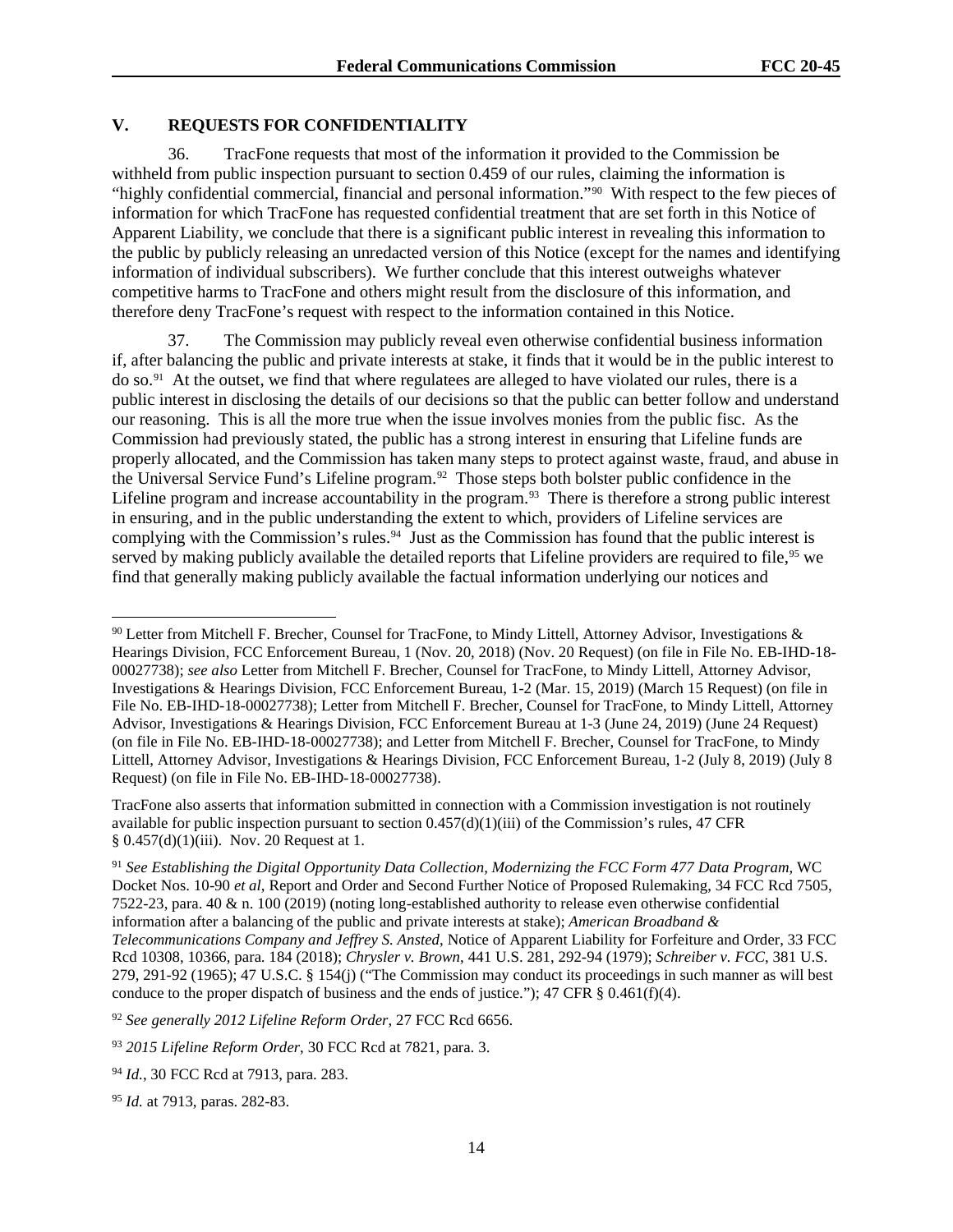enforcement orders regarding universal service programs is an essential safeguard in protecting those programs from waste, fraud, and abuse. We also find there is a strong public interest in having other Lifeline providers know the details of our decisions—both the evidence and our reasoning—so that they will better be able to engage in proper conduct.<sup>96</sup> And the public's confidence in our decisions is significantly enhanced when it can see the facts on which they are based and the Commission's full reasoning.

38. We further find that the benefits of revealing the information contained in this Notice, except for the names and identifying information of individual subscribers, greatly outweigh whatever competitive harms to TracFone that might result. The information at issue reveals some of the actions TracFone took when it learned it had sought reimbursement from the Lifeline program for ineligible subscribers, and the number of improperly enrolled subscribers in Florida. TracFone does not explain how revealing to the public and its competitors its responses to discovering that it had improperly received Lifeline funds would harm it competitively. With regard to the number of ineligible subscribers in Florida, revealing this number does not provide insight into the total number of TracFone's Lifeline subscribers in Florida, nor its total number of overall subscribers in Florida. On the other hand, revealing the number of improperly enrolled subscribers does provide the public with an understanding of the extent of the problem and of the Commission's efforts to curb fraud and abuse. Accordingly, balancing the public interests in disclosure described in this and the previous paragraph against the private interests at stake, we find that there is a strong public interest in favor of publicly releasing this information that outweighs TracFone's private interests in not releasing it. 97

39. Because TracFone's requests are being ruled on by the Commission, and not the Bureau, in the first instance, we will not release the unredacted version of this Notice for 10 business days to allow TracFone to file a petition for reconsideration; if TracFone avails itself of this opportunity, we will continue to withhold the information from public inspection until we have ruled on the petition(s).<sup>98</sup> If, after 10 business days, TracFone has not filed a petition for reconsideration or sought a judicial stay with regard to this partial denial of TracFone's confidentiality request, the material will be made publicly available.99

## **VI. ORDERING CLAUSES**

40. Accordingly, **IT IS ORDERED** that, pursuant to Section 503(b) of the Act, and 1.80 of the Commission's rules,100 TracFone Wireless, Inc., is hereby **NOTIFIED** of this **APPARENT LIABILITY FOR A FORFEITURE** in the amount of six million, thirteen thousand dollars  $(\$6,013,000)$  for apparently willfully and repeatedly violating Sections 54.407(a), 54.410(a), 54.410(b), and  $54.410(c)$  of the rules.<sup>101</sup>

<sup>98</sup> *Cf.* 47 CFR § 0.459(g).

<sup>&</sup>lt;sup>96</sup> While the underlying order here is a Notice of Apparent Liability and not a forfeiture order, and thus does not finally adjudicate TracFone's liability, it nonetheless sets forth the Commission's reasoning and application of that reasoning to a set of alleged facts. We believe it is important for other Lifeline providers to understand the actions we believe are permissible and impermissible under our rules.

<sup>97</sup> *See 2015 Lifeline Reform Order*, 30 FCC Rcd at 7913-14, paras. 282-84, where the Commission similarly found, after balancing the public and private interests at stake, a strong public interest to support releasing Nexus's Form 555 information used in the Lifeline program.

<sup>99</sup> *See* 47 CFR §§ 0.455(g).

<sup>100</sup> 47 U.S.C. § 503(b); 47 CFR § 1.80.

<sup>101</sup> 47 CFR §§ 54.407, 54.409, 54.410.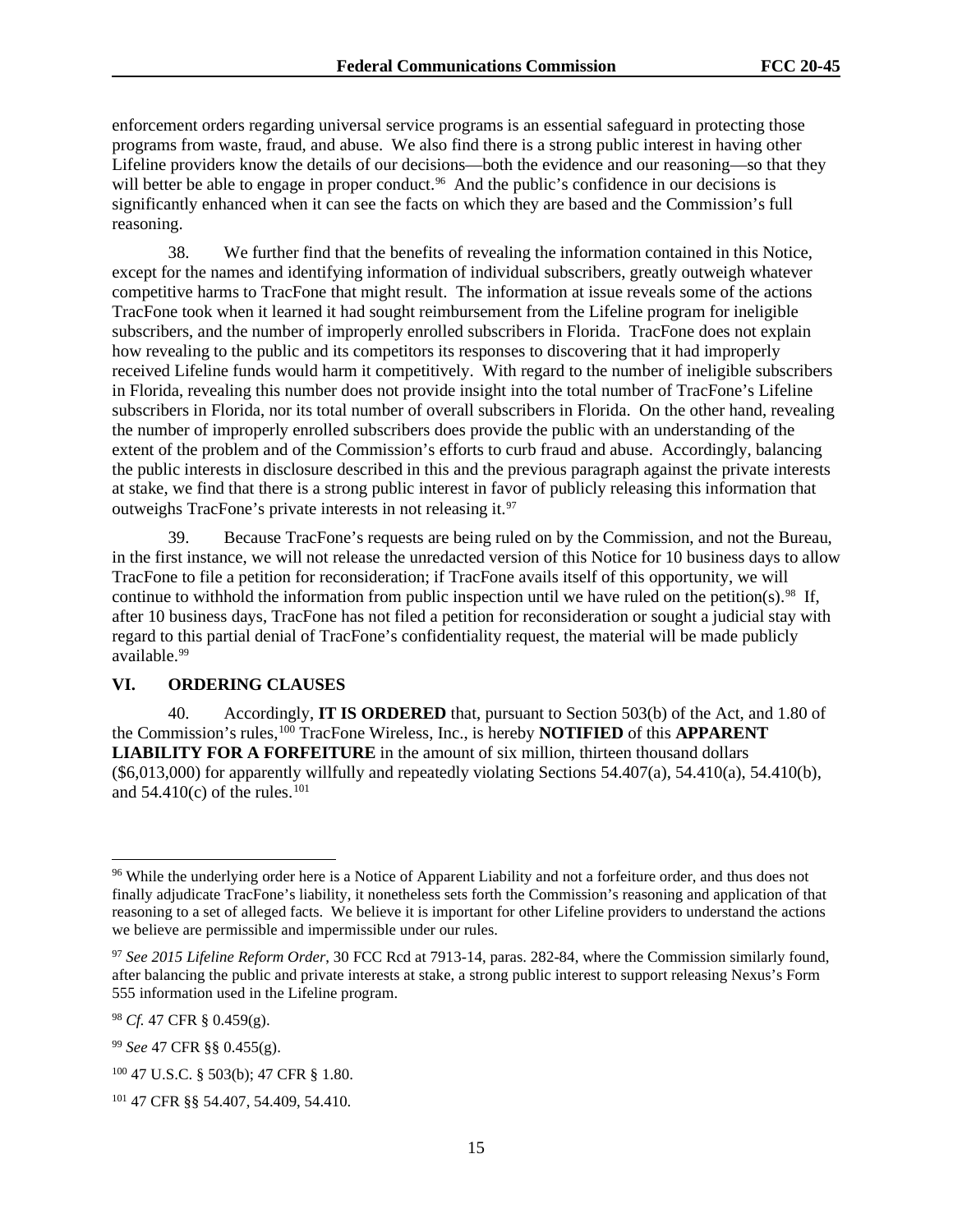41. **IT IS FURTHER ORDERED** that, pursuant to Section 1.80 of the rules, <sup>102</sup> within thirty (30) calendar days of the release date of this Notice of Apparent Liability for Forfeiture and Order, TracFone **SHALL PAY** the full amount of the proposed forfeiture or **SHALL FILE** a written statement seeking reduction or cancellation of the proposed forfeiture consistent with paragraph 44 below.

42. TracFone Wireless, Inc., shall send electronic notification of payment to Mindy Littell, Enforcement Bureau, Federal Communications Commission, at Mindy.Littell@fcc.gov on the date said payment is made. Payment of the forfeiture must be made by credit card, ACH (Automated Clearing House) debit from a bank account using the Commission's Fee Filer (the Commission's online payment system),<sup>103</sup> or by wire transfer. The Commission no longer accepts forfeiture payments by check or money order. Below are instructions that payors should follow based on the form of payment selected:<sup>104</sup>

- Payment by wire transfer must be made to ABA Number 021030004, receiving bank TREAS/NYC, and Account Number 27000001. A completed Form 159 must be faxed to the Federal Communications Commission at 202-418-2843 or e-mailed to RROGWireFaxes@fcc.gov on the same business day the wire transfer is initiated. Failure to provide all required information in Form 159 may result in payment not being recognized as having been received. When completing FCC Form 159, enter the Account Number in block number 23A (call sign/other ID), enter the letters "FORF" in block number 24A (payment type code), and enter in block number 11 the FRN(s) captioned above (Payor FRN).<sup>105</sup> For additional detail and wire transfer instructions, go to https://www.fcc.gov/licensingdatabases/fees/wiretransfer.
- Payment by credit card must be made by using the Commission's Fee Filer website at https://apps.fcc.gov/FeeFiler/login.cfm. To pay by credit card, log-in using the FRN captioned above. If payment must be split across FRNs, complete this process for each FRN. Next, select "Pay bills" on the Fee Filer Menu, and select the bill number associated with the NAL Account – the bill number is the NAL Account number with the first two digits excluded – and then choose the "Pay by Credit Card" option. Please note that there is a \$24,999.99 limit on credit card transactions.
- Payment by ACH must be made by using the Commission's Fee Filer website at https://apps.fcc.gov/FeeFiler/login.cfm. To pay by ACH, log in using the FRN captioned above. If payment must be split across FRNs, complete this process for each FRN. Next, select "Pay bills" on the Fee Filer Menu and then select the bill number associated to the NAL Account – the bill number is the NAL Account number with the first two digits excluded – and choose the "Pay from Bank Account" option. Please contact the appropriate financial institution to confirm the correct Routing Number and the correct account number from which payment will be made and verify with that financial institution that the designated account has authorization to accept ACH transactions.

43. Any request for making full payment over time under an installment plan should be sent to: Chief Financial Officer—Financial Operations, Federal Communications Commission, 445 12th Street, SW, Room 1-A625, Washington, DC 20554.<sup>106</sup> If you have questions regarding payment

<sup>102</sup> 47 CFR § 1.80.

<sup>&</sup>lt;sup>103</sup> Payments made using the Commission's Fee Filer system do not require the submission of an FCC Form 159.

<sup>&</sup>lt;sup>104</sup> For questions regarding payment procedures, please contact the Financial Operations Group Help Desk by phone at 1-877-480-3201 (option #6), or by e-mail at ARINQUIRIES@fcc.gov.

<sup>&</sup>lt;sup>105</sup> Instructions for completing the form may be obtained at http://www.fcc.gov/Forms/Form159/159.pdf.

<sup>106</sup> *See* 47 CFR § 1.1914.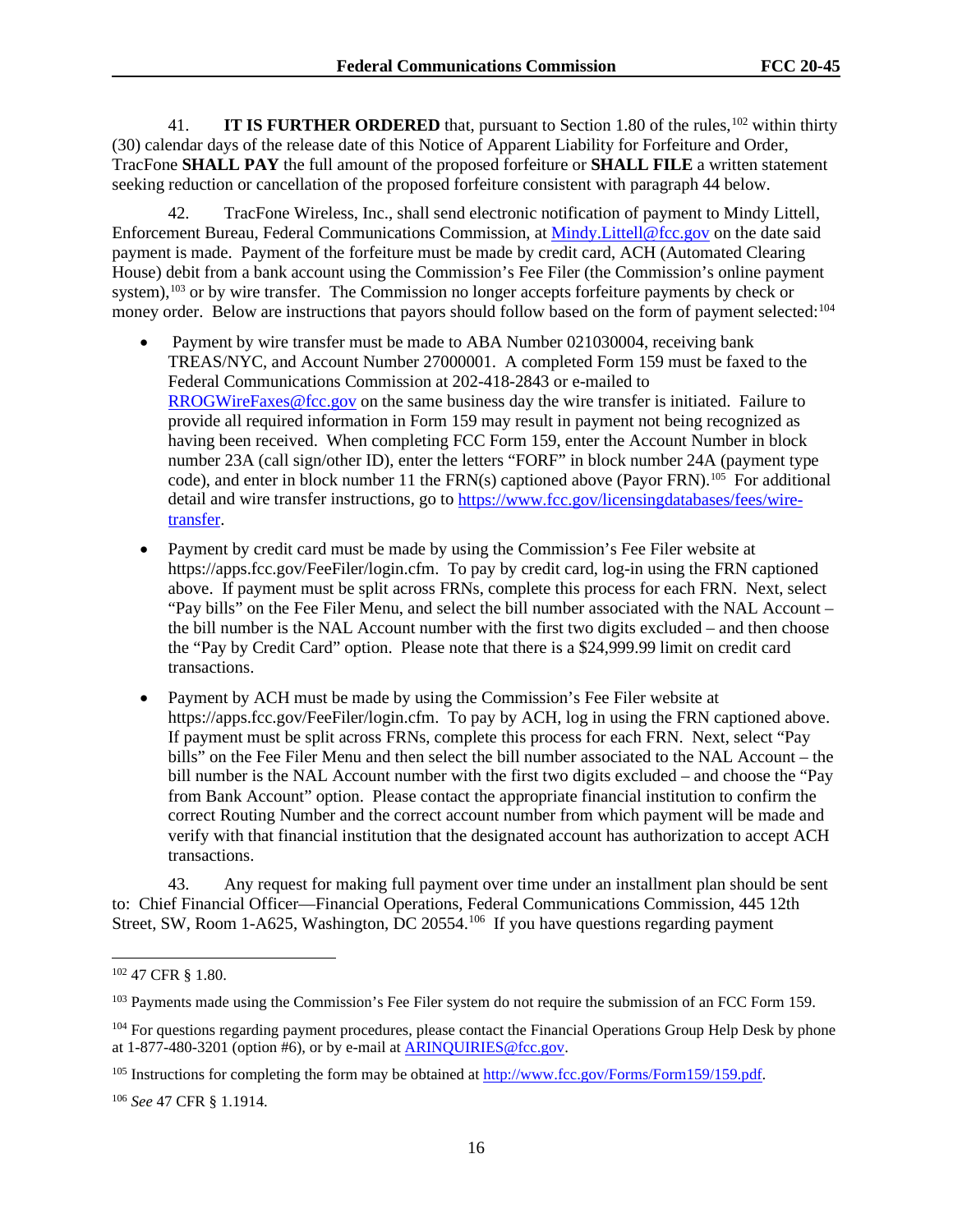procedures, please contact the Financial Operations Group Help Desk by phone, 1-877-480-3201, or by e-mail, ARINQUIRIES@fcc.gov.

44. The written statement seeking reduction or cancellation of the proposed forfeiture, if any, must include a detailed factual statement supported by appropriate documentation and affidavits pursuant to Sections 1.16 and 1.80(f)(3) of the rules.<sup>107</sup> The written statement must be mailed to Jeffrey J. Gee, Chief, Investigations and Hearings Division, Enforcement Bureau, Federal Communications Commission, 445 12th Street, S.W., Washington, D.C. 20554, and must include the NAL/Acct. No. referenced in the caption. The written statement shall also be e-mailed to Jeffrey J. Gee at Jeffrey.Gee@fcc.gov and to Mindy Littell at Mindy. Littell@fcc.gov.

45. The Commission will not consider reducing or canceling a forfeiture in response to a claim of inability to pay unless the petitioner submits: (1) federal tax returns for the most recent threeyear period; (2) financial statements prepared according to generally accepted accounting principles (GAAP); or (3) some other reliable and objective documentation that accurately reflects the petitioner's current financial status. Any claim of inability to pay must specifically identify the basis for the claim by reference to the financial documentation submitted.

46. **IT IS FURTHER ORDERED**, pursuant to section 0.459(g) of the Commission's rules,108 that the Requests for Confidential Treatment filed by TracFone Wireless, Inc. in this proceeding **ARE DENIED IN PART**, to the extent specified herein.

47. **IT IS FURTHER ORDERED** that a copy of this Notice of Apparent Liability for Forfeiture and Order shall be sent by certified mail, return receipt requested, and first-class mail to Mitchell F. Brecher, Counsel for TracFone Wireless, Inc., Greenberg Traurig, LLP, 2101 L Street, NW, Suite 1000, Washington, DC 20037, and copies of the following documents shall be transmitted to Counsel for TracFone Wireless, Inc., via secure file transfer: USAC Table of Improper Texas Claims, USAC Report on TracFone Texas Claims, USAC Report on TracFone Texas Reimbursements, and USAC Report on TracFone Florida Reimbursements.

FEDERAL COMMUNICATIONS COMMISSION

 Marlene H. Dortch Secretary

<sup>107</sup> 47 CFR §§ 1.16, 1.80(f)(3).

 $108$  47 CFR § 0.459(g).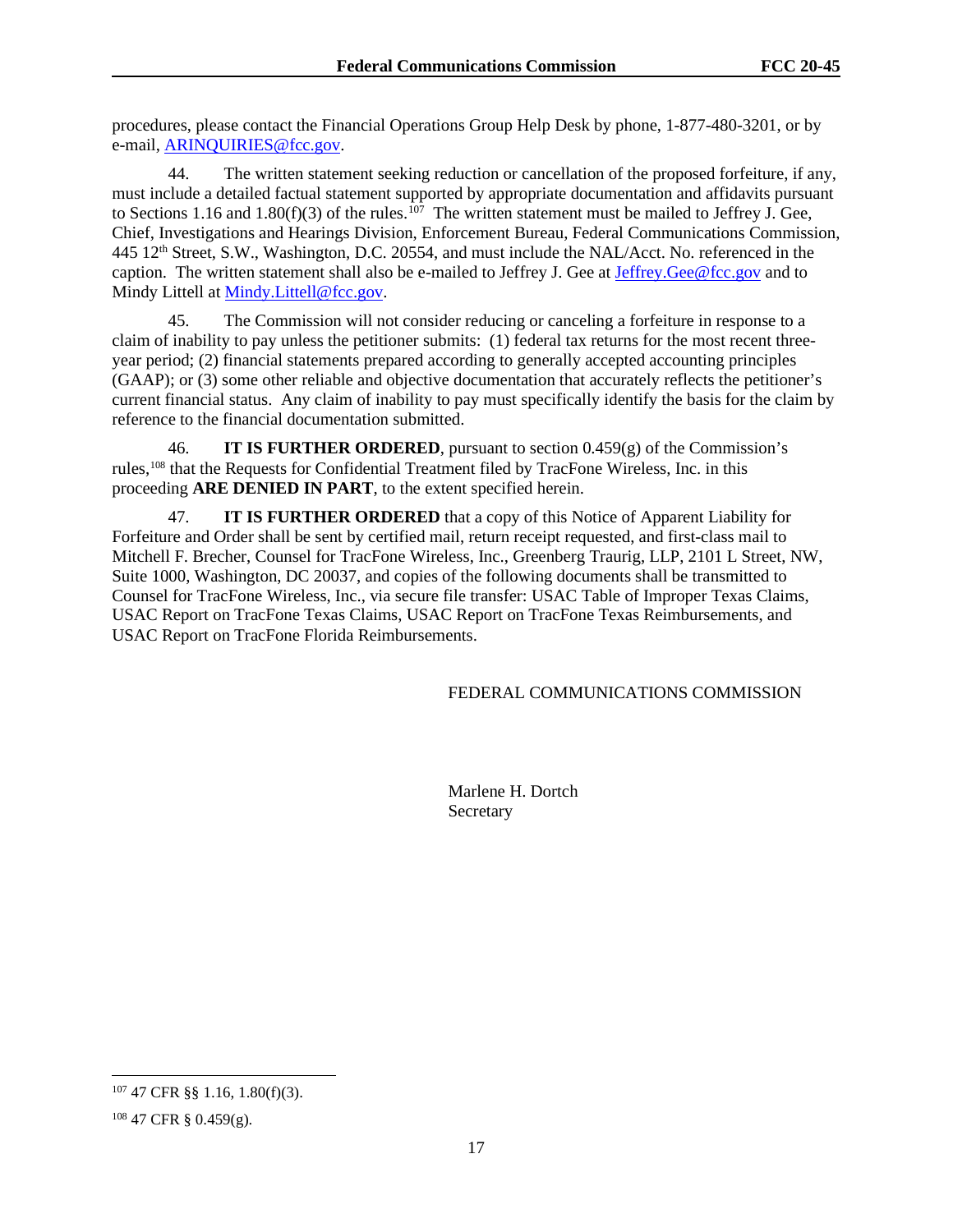#### **STATEMENT OF COMMISSIONER JESSICA ROSENWORCEL**

#### Re: *TracFone Wireless, Inc.*, File No.: EB-IHD-18-00027738.

When companies violate the rules of the Lifeline program, we need to make clear that there are consequences. With this Notice of Apparent Liability we do just that because we seek to hold accountable a company that appears to have violated our rules. As the enforcement process proceeds, it is imperative that we get to the bottom of what transpired here in order to make sure that it does not happen again.

But it is time to have a bigger conversation about Lifeline. There is a pandemic that is wreaking havoc on our health, our economy and our collective well-being. The news is dizzying. Last week, it was announced that 3.3 million people filed unemployment claims. That's a record. As the coronavirus places new strains on our economy and households across the country, we need to make sure that no one is left behind when it comes to communications. So we have an opportunity to lead with our humanity when it comes to Lifeline. We should seize it. We need to abandon the FCC's cruel policy proposals to cut off and restrict Lifeline and instead see how we can modernize the program and extend its reach. The FCC has done so before in the face of crisis. I hope that history will remember us for doing so again.